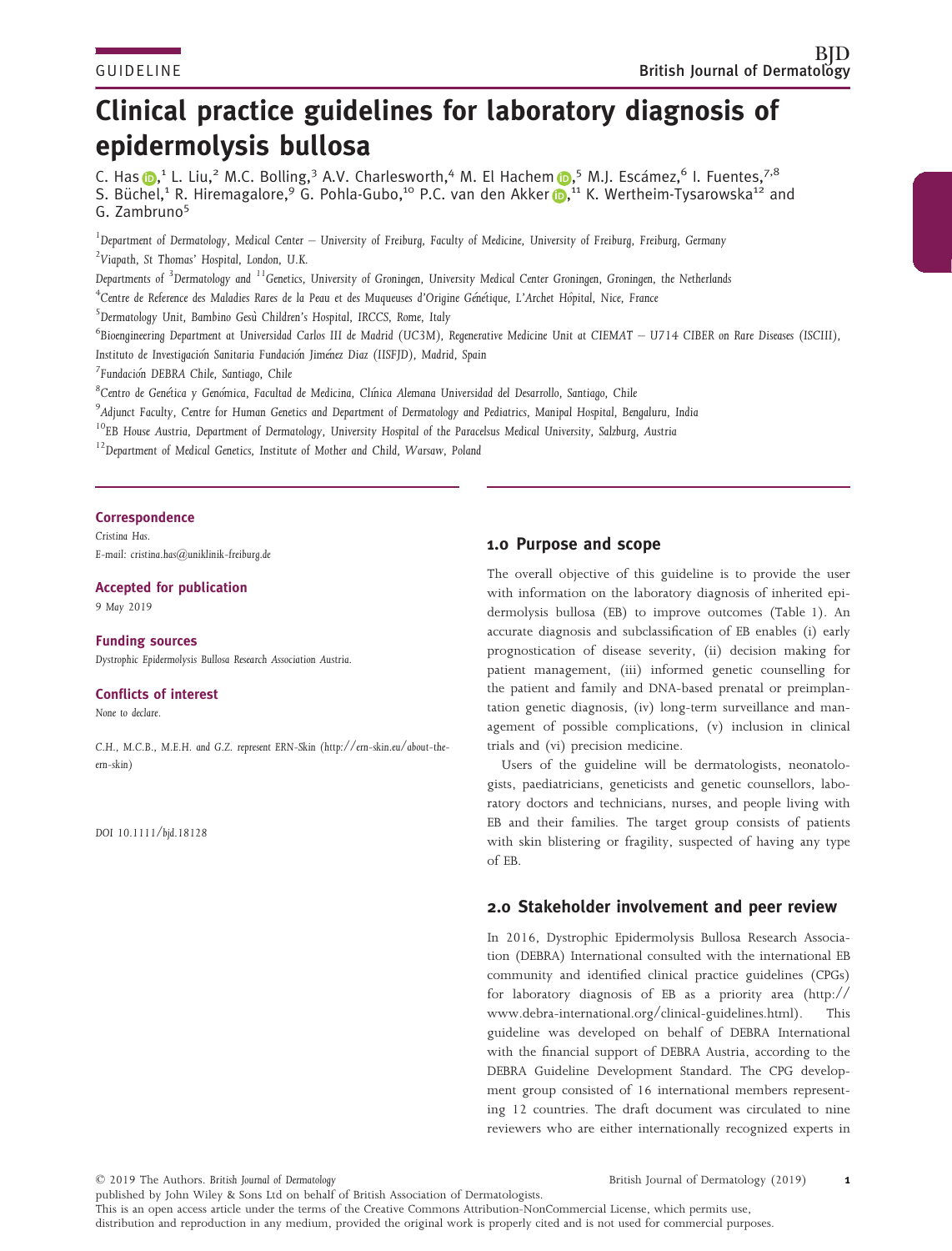#### 2 Clinical practice guidelines for laboratory diagnosis of EB, C. Has et al.

#### Table 1 Summary of key recommendations for laboratory diagnosis of epidermolysis bullosa (EB)

| No.            | Recommendation                                                                                                                                                                                                                                                                                                                                                                                                                                                                                         | Grade of<br>recommendation  | Level of<br>evidence                      | References                                |
|----------------|--------------------------------------------------------------------------------------------------------------------------------------------------------------------------------------------------------------------------------------------------------------------------------------------------------------------------------------------------------------------------------------------------------------------------------------------------------------------------------------------------------|-----------------------------|-------------------------------------------|-------------------------------------------|
| $\mathbf{1}$   | We strongly recommend that EB laboratory diagnosis should be performed;<br>with the first clinical suspicion of EB an adapted diagnostic technique should be<br>initiated                                                                                                                                                                                                                                                                                                                              | $\mathbf C$                 | $2+$                                      | $20, 22 - 24, 28, 34,$<br>62, 77, 79, 112 |
| 2              | Early diagnosis by IFM and genetic testing is sufficient to provide prognosis and<br>help decision making in most cases                                                                                                                                                                                                                                                                                                                                                                                | $\mathbf c$<br>$\, {\bf B}$ | IFM: $2+$<br>Genetic<br>testing:<br>$2++$ | 20, 62, 77, 79<br>22-24, 28, 34, 112      |
| 3              | DNA-based prenatal diagnosis is technically feasible for all EB subtypes and<br>should be considered upon family request and according to national regulations <sup>a</sup>                                                                                                                                                                                                                                                                                                                            | $\bf{B}$                    | $2++$                                     | 46, 47                                    |
| $\overline{4}$ | We strongly recommend that EB laboratory diagnosis should be performed in<br>laboratories with documented specific expertise and experience in the field,<br>preferably accredited                                                                                                                                                                                                                                                                                                                     | D                           | $\overline{4}$                            |                                           |
| 5              | Genetic testing is always recommended for the diagnosis of EB. The index<br>case and, whenever possible, the parents should be tested in order to provide<br>reliable genetic counselling and risk calculation for family members and<br>offspring                                                                                                                                                                                                                                                     | B                           | $2++$                                     | $22-24, 28, 34, 112$                      |
| 6              | Methods for genetic testing in EB include NGS with targeted EB gene panel,<br>WES and SS. Additional methods to be applied in selected cases include SNP<br>arrays for segregation analysis, MLPA, qPCR and RNA-Seq, as well as<br>homozygosity mapping in case of consanguinity. Hotspot and recurrent<br>pathogenic variants can be tested in specific situations (population, clearly<br>defined phenotype) to reduce costs and time                                                                | $\mathbf{B}$                | $2++$                                     | $20-24, 28, 34, 112$                      |
| 7              | IFM is recommended to obtain a rapid diagnosis and prognosis, and to prioritize<br>genetic testing and facilitate interpretation of genetic results                                                                                                                                                                                                                                                                                                                                                    | $\mathbf{C}$                | $2+$                                      | 20, 62, 77, 79                            |
| 8              | TEM is useful in a limited number of cases, and should be performed when IFM<br>and genetic testing do not deliver conclusive results                                                                                                                                                                                                                                                                                                                                                                  | $\mathbf C$                 | $2+$                                      | 77                                        |
| 9              | If appropriate EB laboratory diagnosis yields inconclusive results, the original<br>diagnosis and the diagnostic strategy should be re-evaluated and individualized<br>strategies could be considered. In such cases further laboratory analyses imply<br>additional expertise and high costs and are time consuming. This cannot be<br>assured by all laboratories. EB is a rare disorder, therefore external, national<br>and/or international collaboration is recommended to help solve such cases | $\mathbf C$                 | $2+$                                      | 57, 60, 61, 113, 114                      |
| 10             | Results of the EB laboratory diagnosis should be communicated to the patient and D<br>family, preferably by geneticists and dermatologists with experience in the field,<br>and according to national rules and regulations. Genetic counselling is always<br>recommended                                                                                                                                                                                                                              |                             | $\overline{4}$                            |                                           |

IFM, immunofluorescence mapping; MLPA, multiplex ligation-dependent probe amplification; NGS, next-generation sequencing; qPCR, quantitative polymerase chain reaction; SNP, single-nucleotide polymorphism; SS, Sanger sequencing; TEM, transmission electron microscopy; WES, whole-exome sequencing. <sup>a</sup>DNA-based prenatal diagnosis is only possible when familial mutation is known.

the field or people living with EB. On behalf of DEBRA International, a specialist in guideline development and coordinator of CPGs was appointed to guide the development panel through the entire process.

# 3.0 Methodology

The CPG development group consisted of dermatologists, paediatric dermatologists, geneticists, biologists and a nurse, and additionally patient representatives. All panel members completed written conflict of interest and code of conduct declarations. The evidence-based development of clinical recommendations was led by two panel members (C.H. and L.L.). During the guideline development, the group met twice in face-to-face meetings (at least six members physically present) to discuss the clinical questions and methodology, to review the evidence and the recommendations, and to agree on structure and wording. Whenever input from the entire group was required, it was solicited via e-mail. A research assistant (S.B.) coordinated communications and contributed to the preparation of the documents and manuscript.

To identify publications, a search of NCBI 'All Databases' and PubMed was performed using the terms 'inherited EB and laboratory diagnosis', 'EB and mutation' and 'EB and prenatal diagnosis', with the search period ending in December 2017. In addition, 'epidermolysis bullosa' was used to search articles in GeneReviews. In total 1485 articles were identified. In light of technological advances, articles published before 2010 were excluded from the appraisal, unless newer publications on a topic were lacking (e.g. prenatal diagnosis of EB). Case reports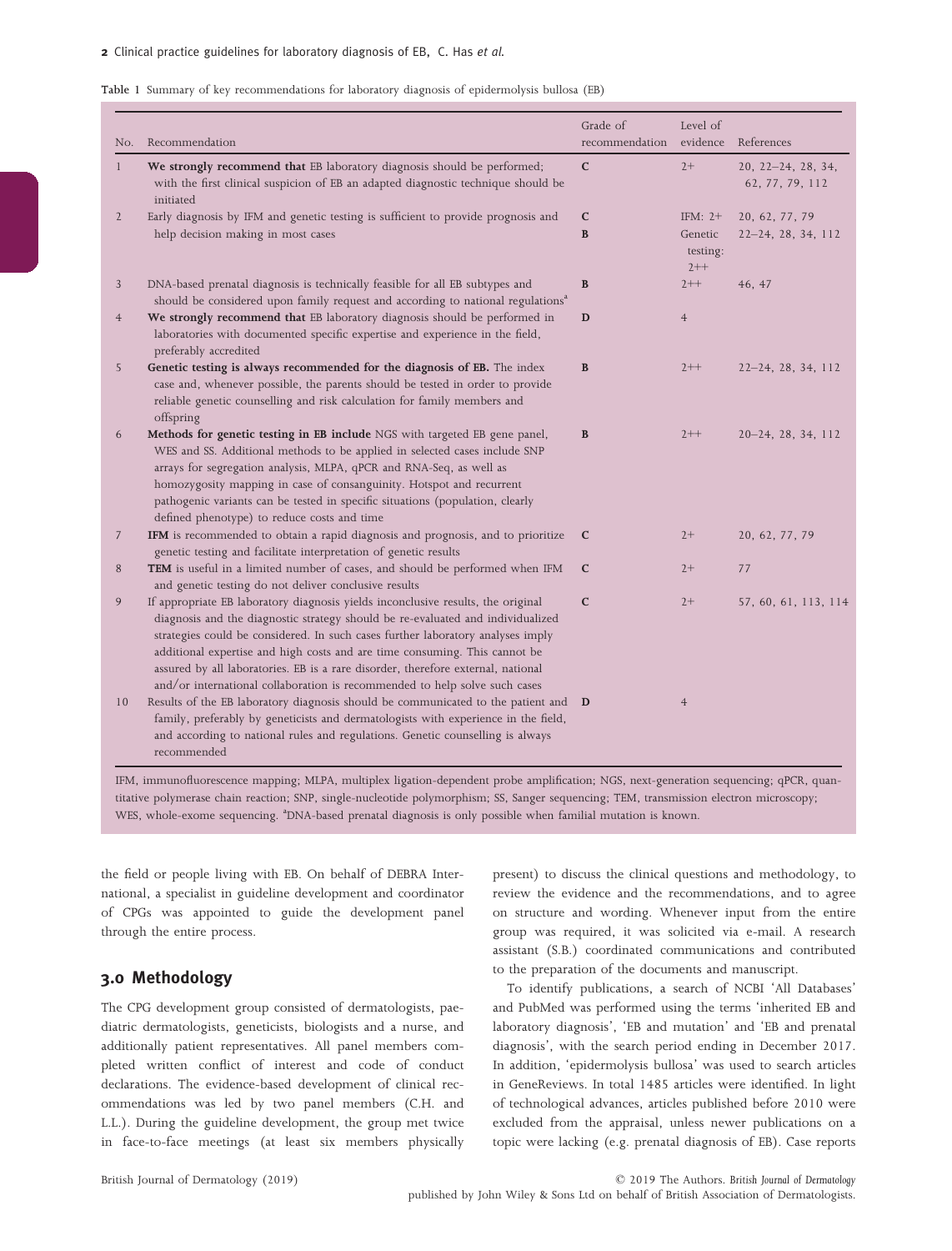were only considered when they reported relevant methodology. Seven papers published between November 2017 and August 2018 were appraised, and many other recent publications were added because of their relevant contents.

Sixty-four papers were appraised, each by two panel members, according to the Critical Appraisal Skills Programme<sup>1</sup> and Scottish Intercollegiate Guidelines Network quality rating (Appendix S1; see Supporting Information).<sup>2</sup> No meta-analyses, systematic reviews or case–control studies were available. The highest level of evidence was achieved by high-quality cohort studies.

# 4.0 Limitations of the guideline

The document has been prepared on behalf of DEBRA International and is based on the best data available at the time of the document preparation. EB is a rare disease and most of the subtypes are ultraorphan conditions ( $\leq 1$  in 20 000). People living with EB may have their 'private' genetic variants and unusual genotype–phenotype correlations, which require individualized strategies for analysis. Moreover, experimental proof of pathogenicity of unclassified sequence variants (variants of uncertain significance, VUS) is performed in a basic research environment. Such situations are not covered by this guideline. Noninvasive prenatal diagnosis (PND) utilizing cellfree fetal DNA and preimplantation genetic diagnosis are also not covered within this guideline. Detailed descriptions of the sequencing methods and their quality controls, and an introduction to good clinical practice of genetic counselling were beyond the scope of this guideline.

# 5.0 Plans for guideline revision

The proposed revision for this set of recommendations is scheduled for 2021.

## 6.0 Background

Inherited EB is a group of rare genetic disorders characterized by skin fragility and mechanically induced blistering. EB comprises four main types: EB simplex (EBS), junctional EB (JEB), dystrophic EB (DEB) and Kindler syndrome (KS), with more than 30 clinical subtypes (Tables 2 and 3). EB is clinically heterogeneous, including a broad spectrum of severity. At one end of the spectrum, severe congenital cutaneous and mucosal fragility may be accompanied by extracutaneous involvement and complications, often resulting in a limited lifespan. In contrast, mild skin fragility may be localized to the extremities, begin later in life, or manifest only as nail dystrophy.<sup>3</sup> In children and adults, clinical features may be typical and allow the clinical diagnosis of the EB type and subtype.<sup>4</sup> In neonates and in individuals with mild clinical manifestations the determination of the EB type and subtype relies on laboratory diagnosis. In some situations, particularly in families with a first case of EB and apparent de novo occurrence, discrimination between autosomal dominant and recessive inheritance is not possible without genetic testing.<sup>5</sup>

## 6.1 Classification of epidermolysis bullosa with genes and causative variants

Classification of EB into four main types is based on the ultrastructural level of skin cleavage.<sup>6</sup> In EBS, splitting occurs within the epidermis (intraepidermal), in JEB within the lamina lucida (junctional) and in DEB below the basement membrane within the superficial dermis (dermal); in KS there is a mixed level of skin blistering (Tables 2 and 3). An EB classification scheme (onion skin) has been developed that sequentially takes into account the level of skin cleavage corresponding to the major EB type, the clinical severity, the inheritance pattern and the molecular defect, including the relative protein expression and the disease-causing sequence vari $ant(s)$ .<sup>6</sup> A detailed description of this EB classification system and the clinical subtypes has been reported by Fine et al.<sup>6</sup>

## 6.2 Clinical features of epidermolysis bullosa

# 6.2.1 Cutaneous and mucosal involvement in epidermolysis bullosa

Skin blistering on sites of mechanical trauma is the main clinical feature of EB. Depending on the level of skin cleavage, blisters may be superficial as with EBS and result in erosions, or they may be more profound such as with JEB, DEB and KS and lead to ulcerations. Blisters may be generalized, disseminated to different body sites, or localized to the extremities. Skin defects heal spontaneously by restitutio ad integrum, or with residual hypo- or hyperpigmentation, skin atrophy or scarring. Recurrent and chronic skin defects may result from permanent exposure of the fragile skin to mechanical trauma.

Oral, oesophageal, tracheal, genitourinary and ocular mucosal membranes may be affected by erosions, ulcerations and scarring. Fragility of the cutaneous adnexa may involve nails, which may become dystrophic or lost, and hair, leading to alopecia. These features are characteristic of specific EB subtypes.<sup>6</sup>

Progressive scarring results in contractures and/or mutilations of the extremities, microstomia, disfigurement and oesophageal stenosis, which are common in KS and in DEB, or dyspnoea with risk of suffocation in specific forms of JEB.

Teeth may be affected because of amelogenesis imperfecta (in JEB) or secondarily to the fragility and scarring of the oral mucosa leading to impaired oral hygiene (in DEB).

## 6.2.2 Extracutaneous involvement in epidermolysis bullosa

Due to the high caloric consumption and acquired complications in the context of permanent skin damage and regeneration, EB subtypes with generalized severe blistering are characterized by secondary involvement of other organs or systems.<sup>7,8</sup> This is mainly the case with generalized recessive DEB (RDEB), which may be accompanied by failure to thrive, anaemia, osteoporosis, joint contractures, cardiomyopathy or renal amyloidosis, for example.<sup>8</sup>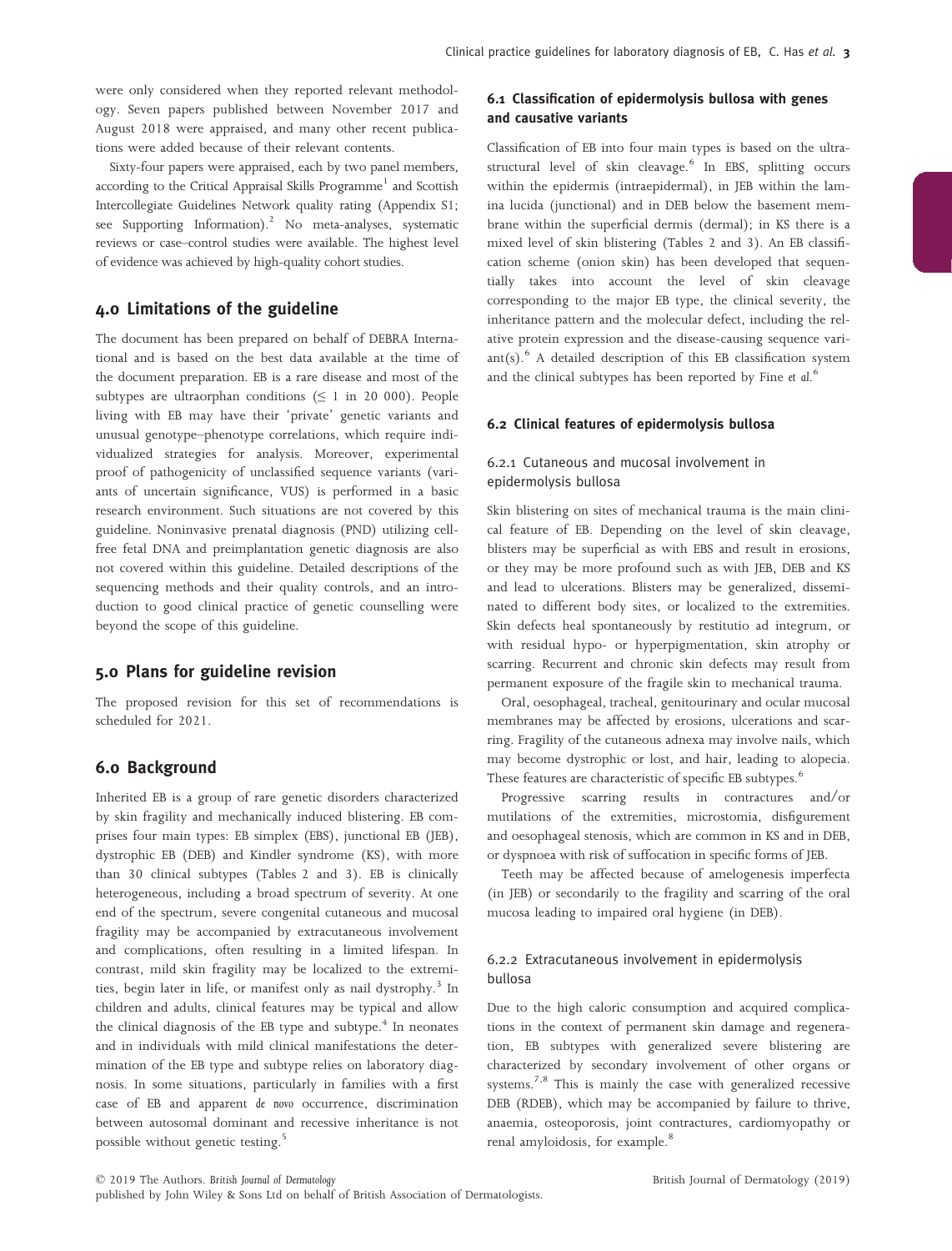| Gene                   | Level of skin cleavage and                                                      |                                                   |                                                                  |
|------------------------|---------------------------------------------------------------------------------|---------------------------------------------------|------------------------------------------------------------------|
| Protein<br>Inheritance | ultrastructural anomalies as assessed<br>by TEM                                 | Relative protein expression<br>as assessed by IFM | Types of pathogenic sequence<br>variants <sup>a</sup>            |
|                        |                                                                                 |                                                   |                                                                  |
| KRT5<br>Keratin 5      | Cleavage: basal keratinocyte cytoplasm;<br>tonofilament clumping always present | Unchanged                                         | Missense, nonsense, splice site,<br>frameshift, in-frame (large) |
| AD                     | in EBS generalized severe and in some                                           |                                                   | deletions or insertions                                          |
|                        | cases of EBS with mottled pigmentation                                          |                                                   |                                                                  |
| KRT14                  | Cleavage: basal keratinocyte cytoplasm;                                         | Unchanged or absent                               | Missense, nonsense, splice site,                                 |
| Keratin 14             | tonofilament clumping in EBS                                                    |                                                   | frameshift, in-frame deletion or                                 |
| AD, AR                 | generalized severe; lack of                                                     |                                                   | duplications                                                     |
|                        | tonofilaments in basal keratinocytes in                                         |                                                   |                                                                  |
|                        | AR EBS                                                                          |                                                   |                                                                  |
| PLEC                   | Cleavage: basal keratinocyte cytoplasm                                          | Plectin unchanged, absent or                      | Missense, nonsense, frameshift,                                  |
| Plectin                | just above hemidesmosomes;                                                      | reduced with domain-specific                      | splice site                                                      |
| AD, AR                 | diminutive hemidesmosomes                                                       | antibodies                                        |                                                                  |
| KLHL24                 | Cleavage: basal keratinocyte cytoplasm;                                         | Keratin 14 reduced                                | Pathogenic variants in the translation                           |
| Kelch-like protein 24  | reduced tonofilaments in basal                                                  | or unchanged                                      | initiation codon                                                 |
| AD                     | keratinocytes                                                                   |                                                   |                                                                  |
| <b>DST</b>             | Cleavage: basal keratinocyte cytoplasm;                                         | BPAG1 (isoform e) absent                          | Nonsense, missense, frameshift,                                  |
| BPAG1<br><b>AR</b>     | diminutive hemidesmosomes lacking<br>tonofilament attachment                    |                                                   | splice site                                                      |
| EXPH <sub>5</sub>      | Cleavage: basal keratinocyte cytoplasm;                                         | Exophilin 5 absent                                | Nonsense, frameshift                                             |
| Exophilin 5            | tonofilament aggregation in basal                                               |                                                   |                                                                  |
| <b>AR</b>              | keratinocytes                                                                   |                                                   |                                                                  |
| CD151                  | Cleavage: lower epidermis                                                       | CD151 absent                                      | Frameshift, splice site                                          |
| Tetraspanin 24         |                                                                                 |                                                   |                                                                  |
| <b>AR</b>              |                                                                                 |                                                   |                                                                  |
| TGM5                   | Cleavage: between stratum granulosum                                            | Absent or reduced activity                        | Missense, nonsense, frameshift,                                  |
| Transglutaminase 5     | and corneum                                                                     | and expression of                                 | splice site                                                      |
| <b>AR</b>              |                                                                                 | transglutaminase 5                                |                                                                  |
| PKP <sub>1</sub>       | Cleavage: suprabasal epidermal layers;                                          | Plakophilin 1 absent                              | Nonsense, frameshift, splice site                                |
| Plakophilin 1          | hypoplastic desmosomes                                                          |                                                   |                                                                  |
| <b>AR</b>              |                                                                                 |                                                   |                                                                  |
| <b>DSP</b>             | Cleavage: suprabasal epidermal layers;                                          | Desmoplakin reduced                               | Nonsense, frameshift                                             |
| Desmoplakin            | hypoplastic desmosomes                                                          | or absent                                         |                                                                  |
| <b>AR</b>              |                                                                                 |                                                   |                                                                  |
| <b>JUP</b>             | Cleavage: suprabasal epidermal layers;                                          | Plakoglobin absent                                | Nonsense                                                         |
| Plakoglobin            | hypoplastic desmosomes                                                          |                                                   |                                                                  |
| <b>AR</b>              |                                                                                 |                                                   |                                                                  |

Table 2 Classification and molecular characteristics of epidermolysis bullosa (EB) including genes, proteins and types of pathogenic sequence variants: EB simplex (EBS)

AD, autosomal dominant; AR, autosomal recessive; IFM immunofluorescence mapping. <sup>a</sup>Types of sequence variants described in the literature according to the Human Gene Mutation Database 2018.3.

In syndromic EB types, expression of the affected genes in extracutaneous tissues leads to primary involvement of other organs or systems.<sup>9</sup> Examples are muscular dystrophy in EBS with plectin deficiency; pyloric atresia in EBS with plectin deficiency and in JEB with integrin  $\alpha$ 6 $\beta$ 4 deficiency; cardiomyopathy in EBS caused by KLHL24 or PLEC sequence variants and in skin fragility syndromes with DSP and JUP sequence variants; $10 \;$  lung fibrosis and nephrotic syndrome in JEB with deficiency of the integrin  $\alpha$ 3 subunit;<sup>11</sup> connective tissue abnormality in patients with PLOD3 gene mutation; $12$  or nephrotic syndrome in patients with CD151 deficiency.<sup>13</sup> For detailed descriptions of the clinical features of EB, original and review articles are available.  $6-8,14,15$ 

#### 6.2.3 Molecular basis of epidermolysis bullosa

In EB, mucocutaneous fragility results from decreased resilience of the structures that confer mechanical stability to the epidermis (keratin cytoskeleton, desmosomes) and to the cutaneous basement membrane zone (BMZ) (hemidesmosomes, focal adhesions, anchoring filaments and anchoring fibrils) (Fig. 1). These multimolecular suprastructures link the keratinocytes to each other, the basal keratinocytes to the underlying basement membrane, and the basement membrane to the underlying connective tissue. Disease-causing variants in at least 21 different genes account for the genetic and allelic heterogeneity of EB (Tables 2 and 3). These genes encode proteins that mainly play structural roles; their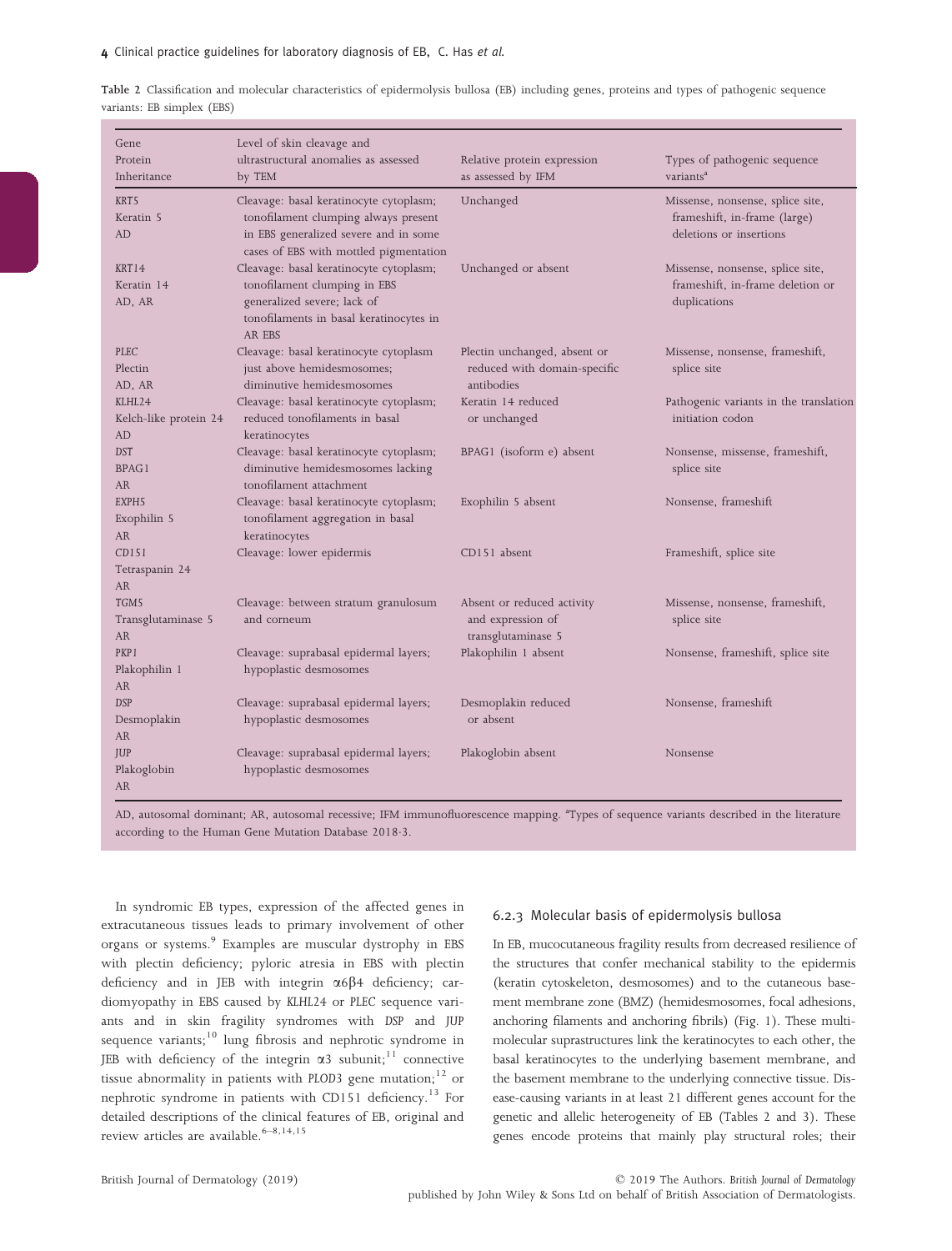| Gene<br>Protein<br>Inheritance                                   | Level of skin cleavage and<br>ultrastructural anomalies<br>as assessed by TEM                                                                    | Relative protein expression as<br>assessed by IFM                    | Types of pathogenic sequence<br>variants <sup>a</sup>                                                   |
|------------------------------------------------------------------|--------------------------------------------------------------------------------------------------------------------------------------------------|----------------------------------------------------------------------|---------------------------------------------------------------------------------------------------------|
| Junctional EB<br>LAMA3, LAMB3, LAMC2<br>Laminin-332<br><b>AR</b> | Cleavage: lamina lucida; rudimentary<br>to hypoplastic hemidesmosomes in<br>most cases                                                           | Laminin-332 reduced or absent                                        | Nonsense, frameshift, splice site,<br>missense                                                          |
| COL17A1<br>Type XVII collagen<br><b>AR</b>                       | Cleavage: lamina lucida, very rarely<br>within basal keratinocytes;<br>hypoplastic hemidesmosomes in<br>most cases                               | Type XVII collagen reduced or<br>absent                              | Nonsense, frameshift, splice site,<br>missense, large deletions                                         |
| LAMA3A<br>Laminin chain $\alpha$ 3A<br><b>AR</b>                 | Cleavage: usually not detectable;<br>hypoplastic hemidesmosomes                                                                                  | No change in the relative protein<br>expression                      | Frameshift, nonsense                                                                                    |
| ITGA6, ITGB4<br>Integrin $\alpha$ 6 $\beta$ 4<br><b>AR</b>       | Cleavage: lamina lucida, very rarely<br>within basal keratinocytes;<br>hypoplastic hemidesmosomes                                                | Integrin $\alpha$ 6 $\beta$ 4 reduced or absent,<br>rarely unchanged | Nonsense, frameshift, splice site,<br>missense, large deletions                                         |
| ITGA3<br>Integrin $\alpha$ 3 subunit<br><b>AR</b>                | No data available                                                                                                                                | Integrin $\alpha$ 3 subunit absent                                   | Nonsense, frameshift, splice site,<br>missense                                                          |
| Dystrophic EB                                                    |                                                                                                                                                  |                                                                      |                                                                                                         |
| COL7A1<br>Type VII collagen<br><b>AR</b>                         | Cleavage: sublamina densa, lack of<br>anchoring fibrils in RDEB<br>generalized severe, hypoplastic<br>anchoring fibrils in the other<br>subtypes | Type VII collagen reduced or absent,<br>sometimes unchanged          | Nonsense, frameshift, splice site,<br>missense <sup>b, c</sup>                                          |
| COL7A1<br>Type VII collagen<br>AD                                | Cleavage: sublamina densa,<br>hypoplastic anchoring fibrils                                                                                      | Type VII collagen unchanged or<br>reduced                            | Missense, splice site, (large) in-<br>frame deletions <sup>d</sup>                                      |
| PLOD <sub>3</sub><br>Lysyl hydroxylase 3<br><b>AR</b>            | Cleavage: sublamina densa,<br>fragmentation of the lamina densa,<br>variable number and altered<br>morphology of anchoring fibrils               | Type VII collagen reduced                                            | Missense, frameshift                                                                                    |
| Kindler syndrome                                                 |                                                                                                                                                  |                                                                      |                                                                                                         |
| FERMT1<br>Kindlin-1<br><b>AR</b>                                 | Cleavage: multiple levels (basal<br>keratinocytes, lamina lucida,<br>sublamina densa); lamina densa<br>reduplications                            | Kindlin-1 absent or reduced                                          | Nonsense, splice site, frameshift,<br>large deletions, regulatory, in<br>frame, missense, deep intronic |

Table 3 Classification and molecular characteristics of epidermolysis bullosa (EB) including genes, proteins and types of pathogenic sequence variants: junctional EB, dystrophic EB and Kindler syndrome

AD, autosomal dominant; AR, autosomal recessive; IFM immunofluorescence mapping RDEB, recessive dystrophic EB; TEM, transmission electron microscopy. <sup>a</sup>Types of sequence variants described in the literature according to the Human Gene Mutation Database 2018 3. <sup>b</sup>Cases with compound heterozygosity for recessive and dominant sequence variants have been reported.<sup>41</sup> <sup>c</sup>Somatic forward mosaicism has been reported.<sup>114 d</sup>Germline mosaicism has been reported.<sup>115</sup>

major characteristics, expression patterns and functions are summarized in Table S1 (see Supporting Information).

# 7.0 Laboratory diagnosis of epidermolysis bullosa

#### 7.1 Types of laboratory referral

This guideline provides the steps in making an accurate diagnosis in case of clinical suspicion of EB. It is therefore recommended that laboratories consider the testing criteria formulated and agreed by these guidelines. However, there are vast variations and differences among EB clinical and diagnostic centres around the world with

respect to the diagnostic equipment and methods available, and also between the national health system regulations governing rare disease care and genetic testing, and reimbursement for these services. Therefore, one single guideline at this stage may not be able to cover all aspects related to laboratory diagnosis of EB. Such situation(s) may require EB clinicians and diagnostic scientists to make a reasonable adjustment, provided that such adjustment does not deviate from this guideline significantly.

## 7.1.1 Neonate with skin fragility

 $\blacktriangleright$  A newborn baby showing congenital absence of skin, blistering or skin fragility should be referred to an EB diagnostic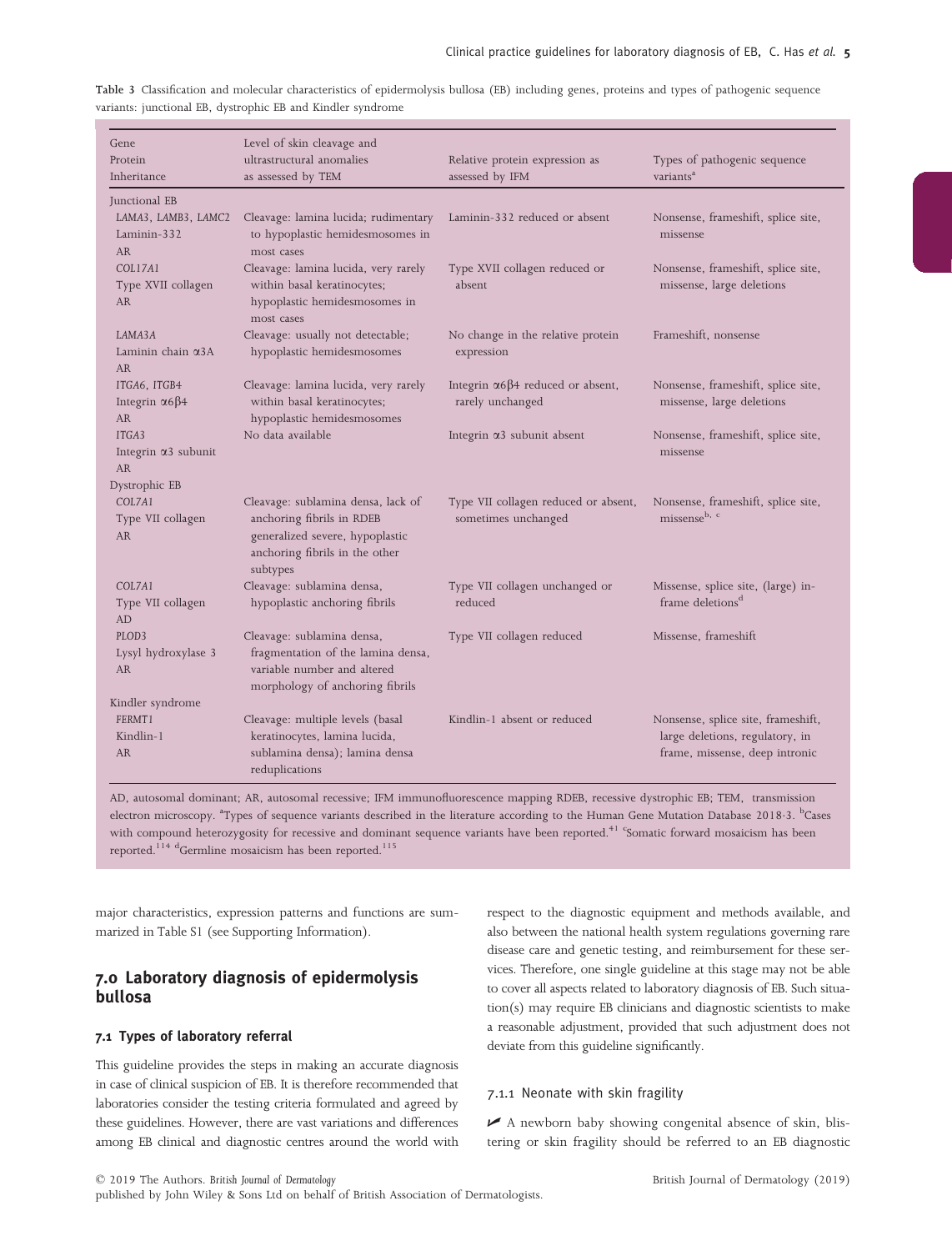

Fig 1. Schematic representation of intraepidermal and dermoepidermal adhesion structures with proteins relevant to epidermolysis bullosa.

centre for diagnosis as soon as possible. In addition to a blood sample for the extraction of genomic DNA, a skin biopsy should be taken from the patient. The confirmation of diagnosis can be achieved (i) using the skin biopsy for immunohistochemistry (IHC) with fluorescence-labelled secondary antibodies (immunofluorescence mapping, IFM); (ii) by skin ultrastructure examination by transmission electron microscopy (TEM) or (iii) by direct genetic testing, which is dependent on the facilities and resources available in the diagnostic centre. In some cases, all three approaches are necessary. Although genetic testing can make a definite diagnosis and its turnaround time is progressively shortening, IFM can provide the diagnosis within hours, thus ensuring appropriate neonatal management. While this will undoubtedly change in the coming years, IFM still remains the first method of choice.<sup>16</sup>

#### 7.1.2 Paediatric and adult patients with skin fragility

 $\blacktriangleright$  As the presentation of clinical manifestations may become clearer with a patient's age, any paediatric and/or adult patient with skin fragility who has already developed typical manifestations of the EB subtype can be referred directly to a diagnostic centre for genetic testing. Dependent on the situation, the method chosen can be next-generation sequencing (NGS) or Sanger sequencing (SS). If both methods fail to provide a diagnosis, IFM and TEM may help to explain the molecular and ultrastructural basis of the skin fragility. The details of this part will be discussed later in this guideline.

#### 7.1.3 Carrier testing

 $\blacktriangleright$  The biological parents of a patient with EB, as well as biological siblings, can be referred to a diagnostic centre to test for carrier status when the genetic sequence variant has been confirmed in the index case (according to good clinical practice guidelines for genetic counselling). Under the dominant condition of the disease, this can act as a 'sequence variant confirmation'. The segregation of pathogenic variant(s) in the parents and other family members is important in understanding the inheritance pattern (autosomal recessive, autosomal dominant, de novo) and the risk assessment for future pregnancies. Carrier screening for a person who is not connected to the patient through blood, or who is not from the same geographical area, can be recommended.<sup>17</sup> According to the individual situation and national regulations, genetic testing of the partner should be performed after genetic counselling. Recurrence of the disease in the family is possible, even if the calculated risk is very low.<sup>18</sup>

#### 7.1.4 Prenatal diagnosis

 $\blacktriangleright$  When the carrier status of the familial sequence variant has been determined in both parties of an expecting couple, DNAbased prenatal testing can be offered to the couple upon their request. Some countries may have their specific local regulations and ethical requirements, which need to be considered before a PND can take place. According to the national regulations, the test can be referred by a genetics counsellor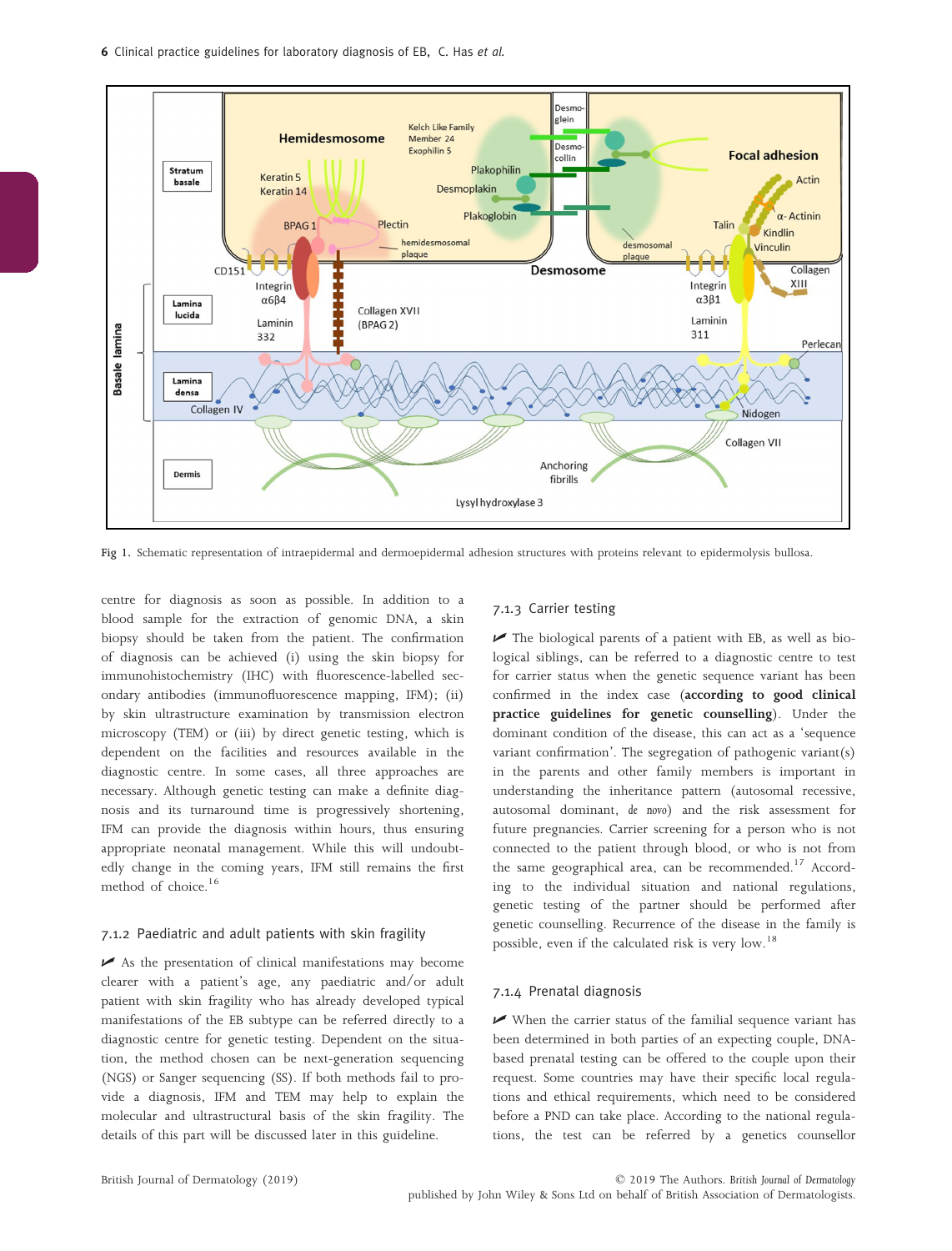(preferably with knowledge of EB) or a dermatologist specialized in EB. Referral for prenatal testing by linkage analysis would need to be discussed in detail with professionals in a genetic diagnostic centre, as such a situation usually requires substantial tests and knowledge of the index case.

#### 7.2 Epidermolysis bullosa laboratory diagnostic flowchart

In cases with skin fragility and blistering, standard histopathological evaluation and direct immunofluorescence of skin samples, microbiological swabs and indirect immunofluorescence with patient's serum (and any other laboratory test required) are routinely indicated to rule out differential diagnoses of EB, such as infections (e.g. staphylococcal scalded skin syndrome, candidiasis, herpes simplex), autoimmune blistering disorders (e.g. bullous pemphigoid), mastocytosis or other genodermatoses (e.g. epidermolytic ichthyosis).

If the clinical features and family history are suggestive of EB, laboratory diagnosis is always indicated, after informed consent is given by the patient, parents or caregivers (Fig. 2).

U Ideally, both genetic testing and IFM should be performed to allow complete molecular characterization of EB, at both the DNA and protein levels. These methods provide complementary information that enables prediction of the consequences of novel sequence variants and genotype–phenotype correlations.

U However, the benefit for people with EB and their families, the availability of different methods, the national regulations and economic factors must be considered when EB laboratory diagnosis is planned. Prioritization of strategies can shorten the time to diagnosis and save resources, but it requires expertise of the clinicians and of the diagnostic scientists (Tables 4 and 5). In a clinical diagnostic setting, the following main prioritization strategies of EB laboratory diagnosis can be considered.

- In neonates, IFM should be the first diagnostic step as it delivers rapid results. In parallel, genetic testing should always be performed.
- In cases with characteristic clinical features, including localized dominant EBS or DEB, for which IFM will frequently not deliver a useful result, genetic testing by NGS or SS can deliver a final diagnosis.
- In EB (sub)types with genetic heterogeneity or in cases with uncharacteristic findings, without a clear candidate gene, genetic testing by NGS is recommended.

 $\blacktriangleright$  If pathogenic variants are detected in the index case, the parents should be tested to determine the pattern of inheritance. Other family members can be tested to confirm segregation and allow genetic counselling.

 $\blacktriangleright$  If no pathogenic variants are detected in the index case, the diagnostic algorithm must be adapted as described below.

## 7.3 Genetic testing for epidermolysis bullosa

The pathogenic sequence variants will provide clarity for the definitive diagnosis, prognosis and inheritance for the patient with EB and their family, and their identification is therefore essential. Moreover, it is the basis for the risk calculation of having affected offspring in the same generation by the same biological parents of the proband, and of his or her offspring being affected. Furthermore, it provides the basis for genetic prenatal or preimplantation diagnosis in subsequent pregnancies. With upcoming protein-, RNA- and genomic DNA-targeted therapies, finding the causative pathogenic sequence variant becomes even more important for personalized precision medicine. Therefore, every patient with an established or suspected diagnosis of EB is recommended to undergo genetic testing (level of evidence 2++, grade of recommendation B).

Genetic diagnosis of EB is recommended to be performed in laboratories with documented expertise in the field, preferably accredited (e.g. by ISO 15189 and ISO 17025 standards, Organization for Economic Co-operation and Development guidelines or Clinical Laboratory Improvement Amendments certified) or certified (e.g. by ISO 9001), or participating in exchange of samples with other laboratories (in External Quality Assessment programmes, e.g. EMQN) (level of evidence 4, grade of recommendation D).

## 7.3.1 Methods

Genomic DNA isolated from peripheral blood leucocytes (ethylenediaminetetraacetic acid treated), saliva or buccal smear from patients and their parents is analysed. A brief summary on currently used genetic testing methods is provided here to allow understanding of the guideline; a detailed description of these techniques is beyond the scope of this article.

7.3.1a Next-generation sequencing-targeted gene panel and whole-exome sequencing in epidermolysis bullosa (level of evidence  $2++$ , grade of recommendation B) The term NGS describes the techniques used to analyse several genes and a large number of DNA samples in parallel using high-throughput technology. NGS can be applied to sequence only defined DNA targets (e.g. targeted gene panels) or to sequence entire exomes (whole-exome sequencing, WES), genomes (whole-genome sequencing) or transcriptomes (RNA-Seq), followed by post-test filtering. Recently, NGS has been proved to be one of the most important tools for accurately and comprehensively identifying pathogenic variants in EB.<sup>3,19-24</sup>

Table S2 (see Supporting Information) summarizes the pros and cons of different genetic testing approaches. NGS platforms and subsequent data reporting are recommended to be in accordance with the guidelines published by the European Society of Human Genetics, $25$  as well as by the Human Genome Variation Society (HGVS; [www.hgvs.org,](http://www.hgvs.org) http://varnomen.hgvs.org).<sup>26,27</sup>

In EB (sub)types with genetic heterogeneity, in cases without a clear candidate gene, where candidate genes have been ruled out, or in cases when SS was the first chosen method and did not identify the pathogenic variant, targeted NGS with the 21 known EB genes or WES with targeted filtering for EB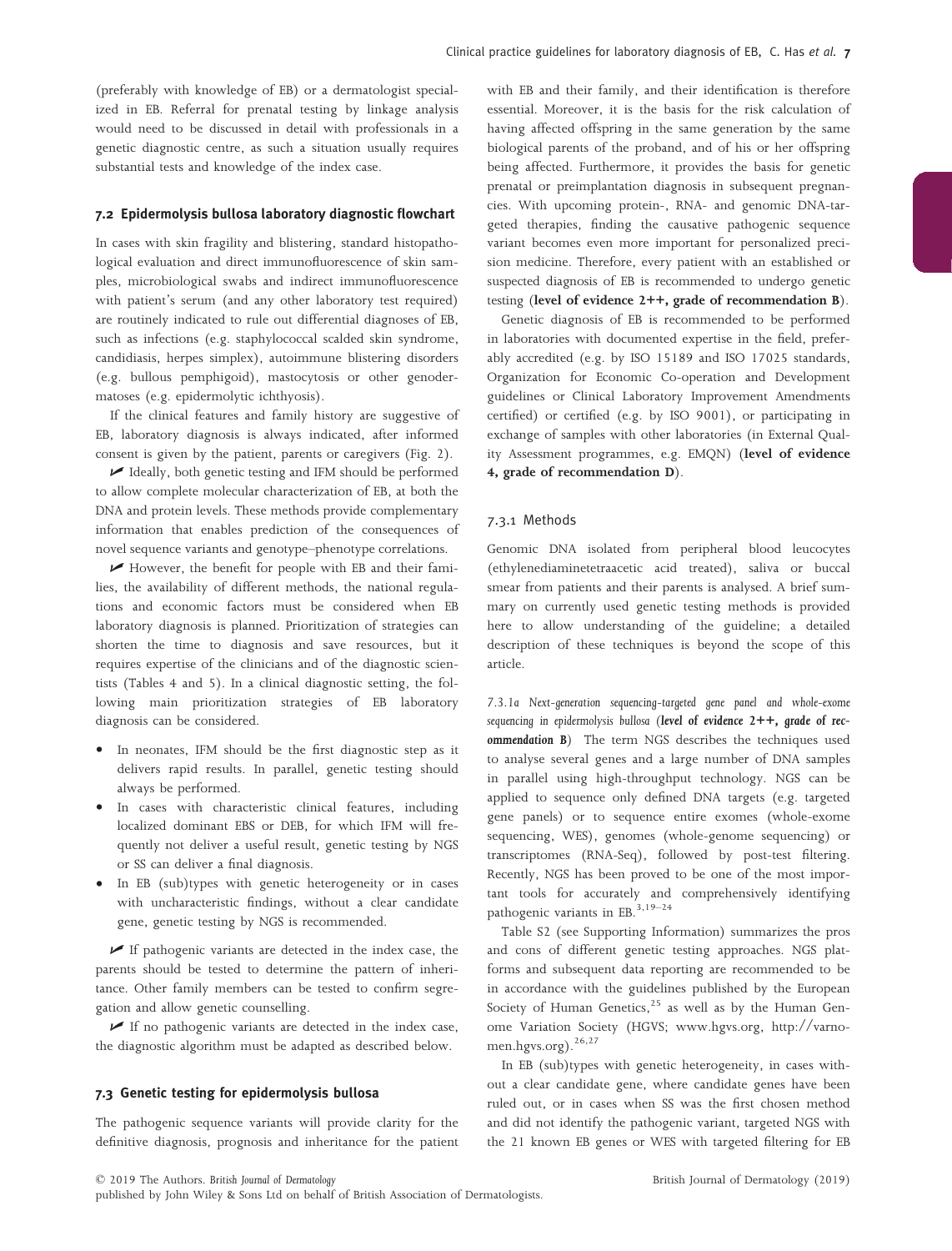

Fig 2. Flowchart of laboratory diagnosis of epidermolysis bullosa (EB). Schematic representation of the steps required to achieve a molecular diagnosis of EB. Steps shown in green lead to a clear diagnosis of the EB type or subtype, while steps shown in red may require individualized strategies in a research setting. IFM, immunofluorescence mapping; MLPA, multiplex ligation-dependent probe amplification; NGS, next-generation sequencing; qPCR, quantitative polymerase chain reaction; TEM, transmission electron microscopy; WES, whole-exome sequencing.

genes is recommended (level of evidence 2++, grade of **recommendation B**).<sup>19–24,28</sup> Subsequently, confirmation of novel pathogenic variants found this way should be performed by SS (level of evidence 4, grade of recommendation D). Recent data showed that in clinically unaffected parents, mosaicism may be detected by NGS more often than expected (depending on the coverage of the NGS platform), which has important impacts on genetic counselling.<sup>29</sup> The advantage of targeted EB gene panels is that they obviously have a much higher coverage per gene and base. However, current WES platforms should also provide sufficient coverage per gene and base to provide accurate results, but it is recommended to confirm this in individual laboratories. The regions where coverage is not reaching recommended values (at least 95% of bases more than  $20 \times$ ) should be analysed separately by SS. Finally, the power of WES in finding new genes, as well as

multigene mutations, in patients with EB has been demonstrated.12,19,30–<sup>33</sup>

7.3.1b Sanger sequencing (level of evidence 2++, grade of recommendation B) Direct bidirectional SS has been the first diagnostic method for identifying the pathogenic variants in EB. All over the world, similar Sanger-based protocols have been successful for disclosing causative pathogenic sequence variants in EB genes.11,34–<sup>43</sup> Polymerase chain reaction (PCR) products (300–600 bp in size) are generated using gene-specific primer pairs (sequences have been published for EB genes) covering the coding regions and the exon–intron boundaries. Subsequently these are examined by SS.

Direct SS is a rapid and cost- and time-effective method for (i) genetic testing of small known candidates genes; (ii) carrier identification when the family's pathogenic variant is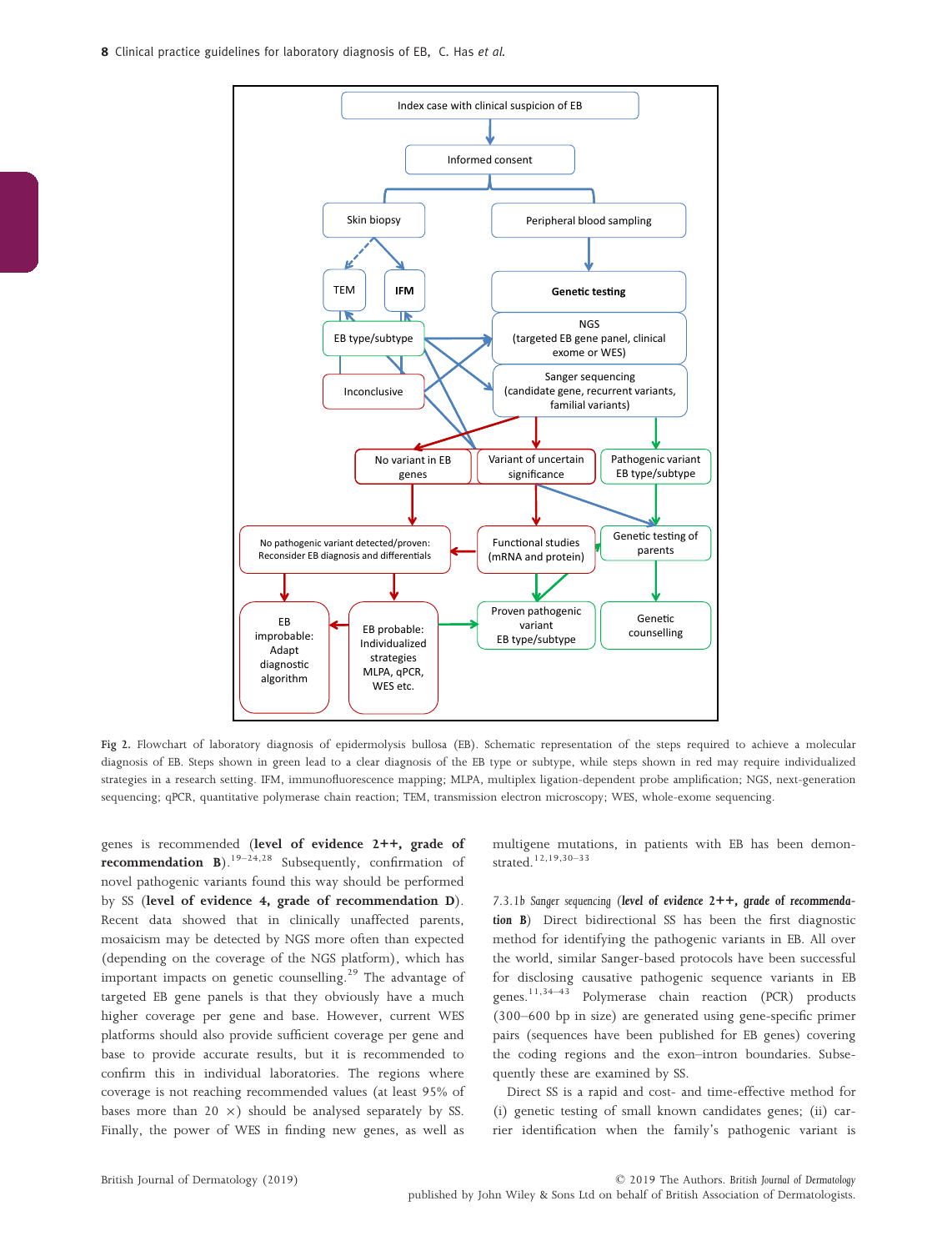|  |  |  |  | Table 4 Comparisons of the main methods for laboratory diagnosis of epidermolysis bullosa (EB): genetic testing |  |  |
|--|--|--|--|-----------------------------------------------------------------------------------------------------------------|--|--|
|  |  |  |  |                                                                                                                 |  |  |

| Method                           | Advantages                                                                                                                                                                                                                                                                                                                                                                                                                                                                                                                                                                                              | Disadvantages                                                                                                                                                                                                                                             |
|----------------------------------|---------------------------------------------------------------------------------------------------------------------------------------------------------------------------------------------------------------------------------------------------------------------------------------------------------------------------------------------------------------------------------------------------------------------------------------------------------------------------------------------------------------------------------------------------------------------------------------------------------|-----------------------------------------------------------------------------------------------------------------------------------------------------------------------------------------------------------------------------------------------------------|
| Targeted NGS EB<br>gene panel    | Relatively rapid and effective approach for EB diagnosis, in particular if<br>clinical features, IFM and TEM findings do not indicate the candidate<br>gene, or if such information is not available, or in situations with<br>genetic heterogeneity<br>Identifies disease-causing pathogenic variant(s)<br>In correlation with phenotypic information, identifies mode of inheritance<br>Allows genetic counselling<br>Allows DNA-based prenatal diagnosis<br>Detects mosaicism quantitatively<br>Allows predictive diagnosis for partners with carrier status <sup>a</sup><br>Level of evidence $2++$ | Not available in every country or healthcare<br>setting<br>Requires bioinformatics support<br>Incidental findings (such as carrier status for<br>autosomal recessive EB subtypes, other than<br>expected)                                                 |
| Whole-exome<br>sequencing        | Effective approach if clinical features, IFM and TEM findings do not<br>indicate the candidate gene, or if such information is not available<br>Identifies disease-causing pathogenic variant(s)<br>May identify variants in new EB-associated genes<br>In correlation with phenotypic information, identifies mode of inheritance<br>Allows genetic counselling<br>Allows DNA-based prenatal diagnosis<br>Can detect mosaicism<br>Allows predictive diagnosis for partners with carrier status <sup>a</sup><br>Level of evidence 2+                                                                    | Not available in every country or healthcare<br>setting<br>Requires bioinformatics support<br>Analysis and interpretation of findings require<br>expertise and are time consuming<br>Incidental findings <sup>b</sup><br>More expensive than targeted NGS |
| Candidate gene<br>analysis by SS | Straightforward approach if candidate genes are obvious or have been<br>identified by IFM or TEM, or if the familial mutation is known<br>Identifies disease-causing pathogenic sequence variant(s)<br>In correlation with phenotypic information, identifies mode of inheritance<br>Allows genetic counselling<br>Allows DNA-based prenatal diagnosis<br>Allows predictive diagnosis for partners with carrier status<br>Level of evidence 2++                                                                                                                                                         | Will miss variations in other EB genes<br>May be time consuming and more expensive if<br>the 'candidate' gene is not correct and more<br>genes have to be analysed                                                                                        |

most countries, NGS EB gene panel and whole-exome sequencing are not indicated for carrier testing, and insurance companies do not cover the cost; before predictive genetic testing, individuals must undergo genetic counselling and must consent regarding communication of incidental findings. <sup>b</sup>Such as pathogenic variants or variants of unknown significance in genes associated with cancer predisposition or genetic disorders with late onset, or carrier status for autosomal recessive disorders.

known; (iii) prevalent founder or ethnic pathogenic variant screening, with a remarkable impact in highly consanguineous populations associated with different EB genes;<sup>34,36,37,40,44</sup> (iv) confirming pathogenic variants identified using other genetic techniques, as recommended by The American College of Medical Genetics and Genomics (ACMG);<sup>45</sup> and (v) PND.<sup>46,47</sup>

#### 7.3.2 Results and interpretation

U There is strong evidence that both NGS- and SS-based approaches are able to identify the pathogenic variants in the majority of cases of EB (level of evidence 2++, grade of recommendation B). Independently of the pathogenic variant detection technique the interpretation of genetic findings should correlate with the clinical and skin biopsy findings. Variants should be named according to the HGVS recommendations, with the proper reference sequence mentioned (RefSeq).<sup>48</sup> The variant name should be checked online using Mutalyzer [\(https://mutalyzer.nl\)](https://mutalyzer.nl).

Once a sequence variant is detected, it needs to be thoroughly evaluated in order to conclude its pathogenicity. It is recommended to classify all variants according to guidelines published by the ACMG.<sup>45</sup> In 2015, the ACMG elaborated standards and guidelines for the interpretation of sequence variants, which provide a step-by-step procedure for consistent variant classification (Table S3; see Supporting Information). The scoring system enables separation of variants into five classes: 1, clearly benign; 2, likely benign; 3, uncertain significance (VUS); 4, likely pathogenic and 5, clearly pathogenic. This is based on the frequency in the population, testing of the probands' parents, in silico predictive bioinformatic tools (Table S4; see Supporting Information), cosegregation with disease in more than one pedigree, and functional experimental evidence for the consequences at the mRNA and protein levels.

Genetic testing could identify one or more variants previously reported as 'pathogenic' in databases such as the Human Gene Mutation Database [\(http://www.hgmd.cf.ac.uk\)](http://www.hgmd.cf.ac.uk), ClinVar [\(http://www.ncbi.nlm.nih.gov/clinvar\)](http://www.ncbi.nlm.nih.gov/clinvar) and/or disease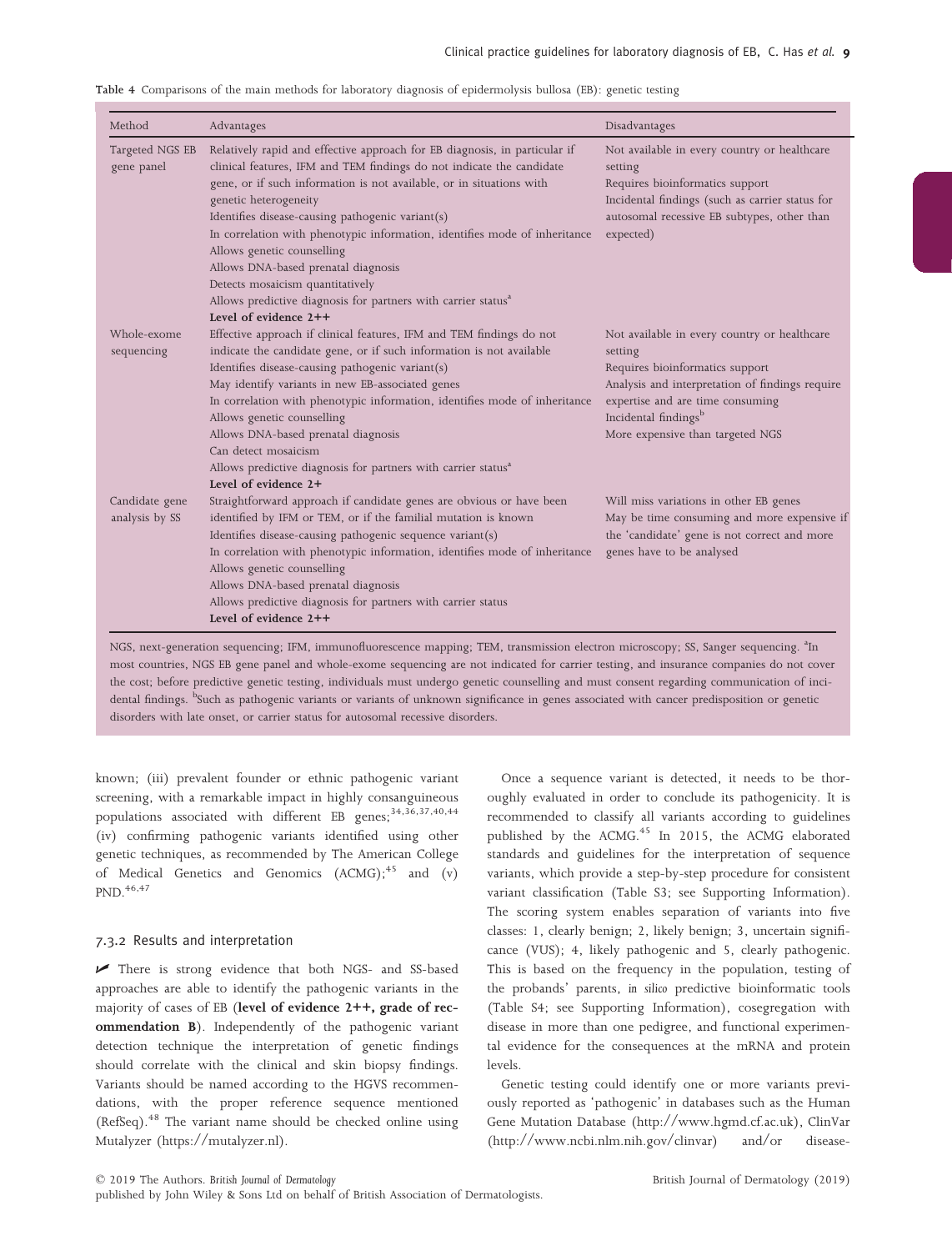Table 5 Comparison of the main methods for laboratory diagnosis of epidermolysis bullosa (EB): immunofluorescence mapping and transmission electron microscopy

| Method                | Advantages                                    | Disadvantages                                                     |
|-----------------------|-----------------------------------------------|-------------------------------------------------------------------|
| Immunofluorescence    | Easy technique                                | Skin biopsy, a modestly invasive procedure, is required           |
| mapping               | Rapid result                                  | Possible artefacts (e.g. artificial junctional cleavage)          |
|                       | May indicate the candidate protein            | May remain uninformative (no skin cleavage and no alteration of   |
|                       | May indicate the consequence of the genetic   | immunoreactivity) in mild EB subtypes (e.g. localized EBS or DEB) |
|                       | $variant(s)$ on the protein level             | The delivered information depends on the quality and number of    |
|                       | Prognostic value                              | applied antibodies                                                |
|                       | May be helpful in interpretation of VUS       | No information on the genetic defect                              |
|                       | May help in the identification of areas of    | Experience is required for interpretation of the results          |
|                       | revertant mosaicism                           |                                                                   |
|                       | Level of evidence 2+                          |                                                                   |
| Transmission electron | Identifies ultrastructural anomalies that are | Skin biopsy, a modestly invasive procedure, is required           |
| microscopy            | specific for some types of EB                 | May remain uninformative (e.g. no skin cleavage, or presence of   |
|                       | Identifies ultrastructural anomalies that     | nonspecific alterations such as re-epithelialization, or subtle   |
|                       | could help in validation of the pathogenic    | changes in epithelial adhesion structures)                        |
|                       | role of VUS                                   | Possible artefacts due to biopsy technique or processing (e.g.    |
|                       | Level of evidence 2+                          | absence of epidermis or artefactual cleavage)                     |
|                       |                                               | No information on the genetic defect                              |
|                       |                                               | Expertise is required for both specimen processing and finding    |
|                       |                                               | interpretation                                                    |
|                       |                                               | Time consuming                                                    |

specific or locus-specific databases (e.g. www.deb-central.org,<sup>38,49</sup> www.interfil.org,<sup>50</sup> https://www.lovd.nl).<sup>51</sup> In these cases interpretation is relatively straightforward. A clear positive result will be considered when the pathogenic variant(s) cosegregate(s) with the disease following an autosomal recessive or autosomal dominant inheritance pattern, as confirmed in the parents and/or other available family members.

 $\triangleright$  To prevent confusion about inheritance pattern definitions, in particular when the patient is the first affected in the family, it is recommended to test both parents for carrier status. Transmission of the information on the pathogenic variant and genetic counselling to the patient and parents should be done by an expert, and preferably by the combination of a clinical geneticist and dermatologist, according to national regulations (level of evidence 4, grade of recommendation  $D$ ).

If a VUS is detected, interpretation of the results requires segregation analysis, predictive bioinformatics and additional analyses at the mRNA and protein levels. As more variants in EB genes are being identified, their disease-causing roles must be interpreted in a clinical context or, if possible, by gene expression and functional studies. In such situations IFM provides valuable information on the consequences of genetic variants at the protein level, and biomaterial for further studies. In a research setting, new variants potentially affecting splicing should be confirmed for their consequences at the mRNA level. RNA-Seq has been proved to be a reliable tool for identification of splicing errors.<sup>52</sup> Finally, homozygosity mapping provides a tool for screening and evaluating homozygous recessive VUS in consanguineous families.<sup>53-55</sup>

## 7.3.3 Limitations and uncertainty

One of the major disadvantages of SS is that the preselection of a candidate gene is mandatory (Table 4). Even though this should be the scenario, a percentage of cases are not resolved by SS in most EB subtypes, for example up to  $25\%$  in EBS.<sup>56</sup> SS is unable to detect large insertion and deletion variants, deep intronic or regulatory pathogenic variants located in uncovered regions and/or variants at low levels of mosaicism; these are frequently the reasons that no variant is found.34,35,41,57–<sup>61</sup> The use of complementary phylogenetic analyses and other genetic techniques has been the classical approach to circumvent these limitations of SS. Digenic inheri $tance<sup>33,38,39</sup>$  and a growing number of EB-causative genes need to be added to the genetic complexity of EB, and these will be missed by single-gene SS. Finally, postzygotic (somatic) mosaicism for a de novo pathogenic variant may remain undetected with SS, and requires NGS with higher read coverage.

When no pathogenic variant is found with SS or targeted NGS, the diagnosis should be re-evaluated. If SS and NGS do not detect the disease-causing variant in a strong candidate gene (suggested by either clinical, IFM or TEM findings), additional techniques should be exploited. These are multiplex ligation-dependent probe amplification, reverse-transcriptase PCR, quantitative real-time PCR, RNA-Seq, single-nucleotide polymorphism arrays or Western blotting, to gain evidence of larger rearrangements, splicing alterations, chromosomal rearrangements or gene expression alterations<sup>59</sup> (level of evidence 2++, grade of recommendation B).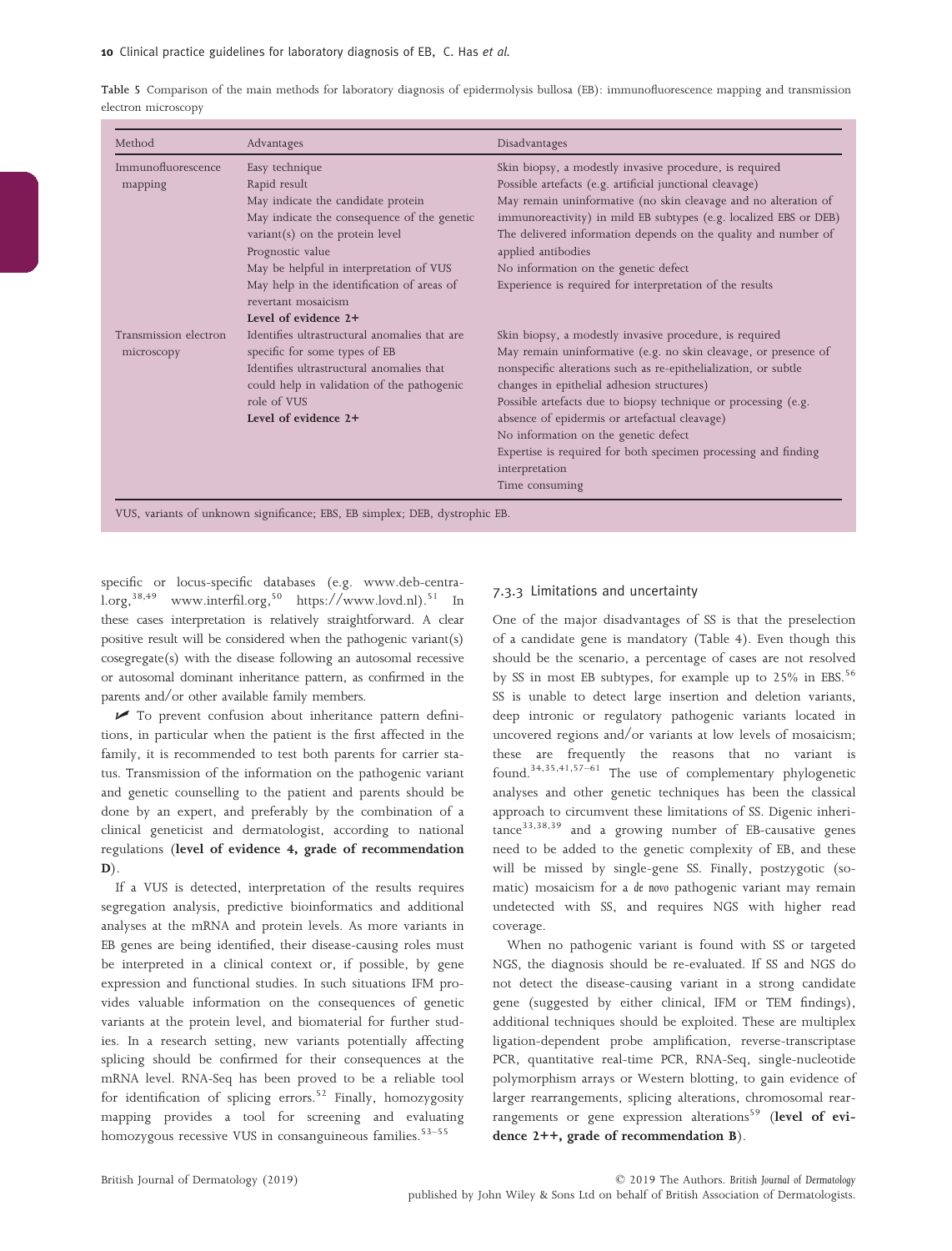Open-exome analysis (WES without targeted filters), in which a clinical exome could be the first step in screening all other disease-associated genes (preferably in trio with the parents' DNA), may be done in cases where candidates have been ruled out with the techniques described above (level of evidence 2+, grade of recommendation C).

Especially with the unbiased, hypothesis-free WES, wholegenome sequencing and RNA-Seq, the major challenge will be the interpretation of all available data or 'how to locate the needle in the haystack' (noise). This requires robust and reliable data analysis pipelines that are commercially available or can be built in-house. The latter approach necessitates a dedicated bioinformatics division, which at present is not available to most diagnostic service labs. However, with the ongoing progression of DNA diagnostics and generation of terabytes of data per patient, it is predicted that bioinformatics will become an increasingly important specialty for the diagnosis of the very rare molecularly unsolved patients with EB. Taken together, such analyses will mostly be done in a research setting; international collaboration in these cases is recommended (level of evidence 4, grade of recommendation D).

# 7.4 Immunofluorescence mapping (level of evidence 2+, grade of recommendation C)

IFM, also called antigen mapping, on frozen sections is a rapid technique for EB subtype diagnosis that is also feasible in resource-limited settings.<sup>62</sup> Variations of this technique include using different panels of antibodies or different IHC detection methods.<sup>62–65</sup> IHC on frozen sections is possible,<sup>62</sup> but it requires nearly the same equipment as IFM, excluding the need for a fluorescence microscope. In formalin-fixed, paraffin-embedded samples antigen loss is a major problem for most molecules of interest for EB diagnosis, and it is therefore not recommended. Nevertheless, a high sensitivity and specificity can be reached at very low costs using two antibodies (antikeratin 14 and antitype IV collagen) on paraffinembedded sections.<sup>65</sup> Haematoxylin and eosin staining may be useful in resource-limited situations.<sup>66</sup>

#### 7.4.1 Biopsy samples

 $\blacktriangleright$  For the diagnosis of EB by IFM, a 4–6-mm punch or shave cutaneous biopsy sample is necessary. In general, it is recommended to take the biopsy from an area of the body that is not exposed to the sun (i.e. the inner part of the upper arm), as skin exposed to the sun may create nonspecific background fluorescence, thus interfering with the interpretation. Application of a topical anaesthetic cream before taking the biopsy may induce artificial skin cleavage.<sup>67,68</sup> The biopsy should include perilesional (clinically normal appearing) skin as well as a small part of a fresh blister  $($  12 h) (Fig. S1a; see Supporting Information). If no fresh blister is present, a new blister can be induced by rubbing the patient's skin adjacent to a lesional area until it becomes red or blistered.<sup>69-72</sup> An alternative method to induce a new blister after taking the biopsy is

by suctioning the epidermal side of the biopsy with a 20-mL syringe until a macroscopic blister appears.<sup>73</sup> However, the quality and reliability of this technique have not been validated in additional publications. Usually the skin of patients with EB is extremely fragile and the trauma of the biopsy may by itself lead to dermoepidermal separation.

## 7.4.2 Handling of biopsy samples

 $\blacktriangleright$  The biopsy sample for IFM can be either snap frozen in liquid nitrogen or placed in Michel's medium<sup>74,75</sup> (Table S5; see Supporting Information) and stored at room temperature until use or shipment. The samples stored in this medium can be sent worldwide to any specialized laboratory.<sup>76</sup> However, it is advisable to ship them as soon as possible to the reference laboratory, as signs of epidermal cell cytolysis have been observed after just 48 h. Samples that are frozen in Michel's medium are deemed unusable for analytical purposes. Alternatively, samples can be shipped frozen in dry ice. Shipment in sterile saline, in Dulbecco's Modified Eagle Medium or in RPMI-1640 medium is also possible, with arrival at the EB diagnosis centre within 1–3 days, as artificial junctional cleavage and other artefacts may occur.

## 7.4.3 Method

 $\angle$  A series of 4–6-µm thin cryocut sections from patient's skin and normal (healthy) human skin (NHS) samples are used for IFM (Fig. S1b; see Supporting Information). A standard IFM protocol is provided in Table S6 (see Supporting Information). Depending on the availability of primary antibodies in different countries, we recommend performing the IFM with at least one antibody for each main type of EB, as well as with an antibody for type IV collagen to determine the level of blistering<sup>64,69,71</sup> (Table S7; see Supporting Information). The routine internal positive control for each antibody is the simultaneous labelling on the same slide of NHS sections: one section each from the NHS sample and the patient's sample for each secondary antibody without primary antibody is recommended as negative controls for the staining method.

#### 7.4.4 Results and interpretation

IFM allows visualization of the cleavage level in the blister of the patient's skin relative to the protein markers used. The presence of a detectable and consistent cleavage plane within the skin allows the diagnosis of the major EB type (Tables 2 and 3; and Fig. S1c; see Supporting Information). Briefly, type IV collagen can be used as a marker to delineate the plane of cleavage, as it is never affected in EB. Staining of type IV collagen to the floor of the blister is indicative of a junctional or an intraepidermal blister, whereas staining to the roof defines a dermal blister. In EBS, the cleavage occurs in the epidermis, either within the basal cell layer or above. Irregular keratin 14 labelling surrounding unstained areas is indicative of (micro) blistering within the basal cell layer. In KS, the plane of

published by John Wiley & Sons Ltd on behalf of British Association of Dermatologists.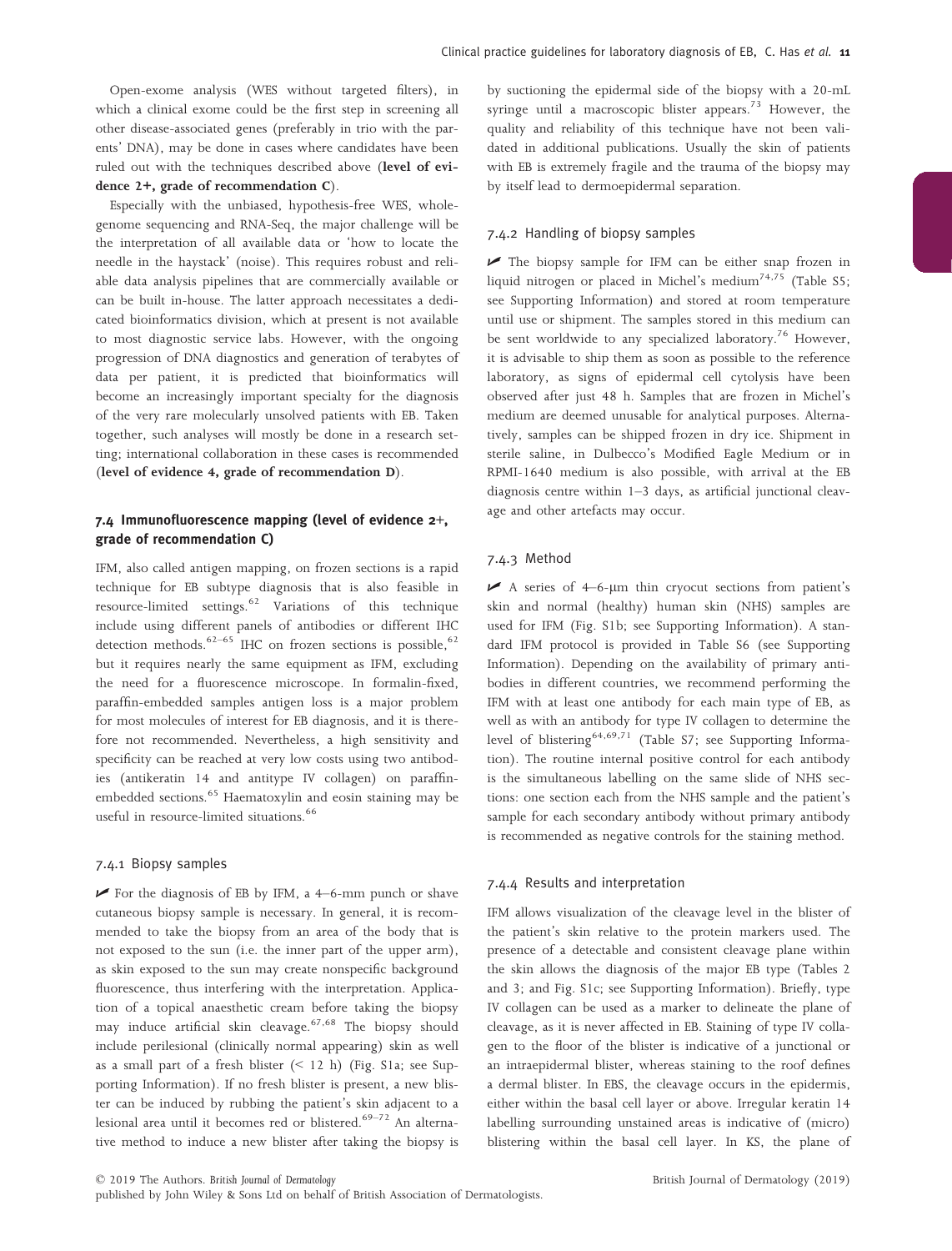cleavage is variable. It can be intraepidermal, junctional or dermal, or can occur at multiple levels in the same specimen. Broad reticulated staining of type IV collagen, laminin-332 and type VII collagen can be seen in KS.

The IFM staining result of NHS is compared with the IFM pattern and staining intensity of the patient's skin. This permits assessment of the presence, absence or reduced or altered expression of different proteins analysed in the skin of the patient. Absent, or reduced or altered expression of specific antigens (desmoplakin, plakoglobin, plakophilin 1, CD151, keratin 14, plectin, BPAG1, exophilin 5, laminin-332, type XVII collagen, integrin  $\alpha 6\beta 4$ , integrin  $\alpha 3$  subunit, type VII collagen) is distinctive of specific EB types or subtypes. These findings also have prognostic value, as absence of specific proteins (e.g. type XVII collagen, laminin-332, type VII collagen) is associated with severe phenotypes, while residual expression is associated with a milder clinical course.<sup>14</sup>

Lack of blistering and/or normal expression of tested antigens can be inconclusive and preclude a diagnosis of the EB type or subtype. In such cases TEM findings, if available, can be helpful for evaluation, and genetic testing should be carried out. In specific cases, the clinical diagnosis of EB should be reconsidered.

The sensitivity and specificity of IFM have been compared with those of  $TEM^{77,78}$  or evaluated in relation to clinical diagnosis in a few case series of patients with all types of suspected EB. $62,73,79$  In only two of these studies the internal reference standard was genetic diagnosis.<sup>62,77</sup> Of note, the only prospective study, which used genetic testing as an independent standard criterion to measure the diagnostic accuracy of each test, reported that IFM is more sensitive and specific than TEM, although the difference did not reach statistical significance due to an insufficient number of samples evaluated.<sup>77</sup>

 $\blacktriangleright$  If genetic testing identifies VUS, or no pathogenic variants in EB-associated genes are found, alterations in the immunostaining pattern and intensity may provide valuable information on the affected protein.<sup>80,81</sup> Moreover, in such situations, obtaining keratinocytes and/or fibroblasts from a patient's skin sample enables expression and functional studies.

#### 7.4.5 Limitations and uncertainty

There are a few limitations of IFM applied to EB diagnosis: (i) the presence of artificial splits or protein degradation or a sample denuded of epidermis, due to inappropriate sampling, transport and storage, can be confusing; (ii) the absence of blisters in sample sections and a normal immunoreactivity to the various markers tested are frequent in cases of mild skin fragility such as with localized EBS or DEB; (iii) changes in the expression pattern and intensity may be observed with multiple markers, making interpretation difficult; (iv) using an extended IFM panel can make the test expensive, particularly in resource-limited settings; and (v) using an IFM panel with a limited number of antibodies can lead to an erroneous interpretation of the results and inconclusive or even incorrect diagnosis.

## 7.5 Electron microscopy (level of evidence 2+, grade of recommendation C)

Electron microscopy led to the initial classification of EB into three major types – simplex, junctional and dystrophic – based on the precise level of tissue separation. $82-84$ 

## 7.5.1 Method

When a biopsy for TEM is planned, the criteria for the choice of the skin biopsy site and the method used to acquire it are the same as described for IFM.<sup>85</sup> The skin sample should be immediately immersed in an appropriate fixative for TEM, which usually contains both glutaraldehyde and formaldehyde (e.g. Karnovsky's fixative) and is suitable for sample shipment. Subsequent processing for TEM examination comprises cutting the sample into small pieces  $(0.5-1 \text{ mm thick})$ , followed by further fixation, postfixation in OsO<sub>4</sub>, dehydration, epoxy resin embedding, and semithin section preparation according to standard TEM methods. Light microscopy examination of semithin sections will permit the selection of both fields containing blistering areas and intact skin for ultrathin section preparation and examination.

#### 7.5.2 Results and interpretation

TEM examination allows the definition of the blister level within the skin to be defined, as detailed in Tables 2 and 3. Interpretation of TEM analysis requires a deep knowledge of epithelial cell–cell and cell–matrix adhesion structures and their appearance in normal and EB skin.

Under skin ultrastructure, the cleavage occurs (i) within the epidermis in EBS, (ii) at the level of the lamina lucida of the cutaneous BMZ in JEB, (iii) below the lamina densa of the BMZ in DEB and (iv) at multiple levels in KS.<sup>6</sup>

Overall, the most common EBS subtypes are due to sequence variants in the KRT5 and KRT14 genes, where the cleavage is within the cytoplasm of the epidermal basal cells, usually beneath the nucleus.<sup>85</sup> Additional specific findings in these EBS subtypes include (i) aggregation and clumping of keratin tonofilaments within the basal keratinocytes, regularly detected in both lesional and perilesional skin in EBS generalized severe<sup>86</sup> and in some cases of EBS with mottled pigmentation,<sup>87</sup> and (ii) lack of keratin tonofilaments in basal keratinocytes in recessive EBS due to KRT14 sequence variants.<sup>88,89</sup> The ultrastructural characteristics of rare EBS subtypes are described in Tables 2 and 3.

Separation is through the lamina lucida of the BMZ in JEB subtypes due to pathogenic variants in the genes encoding laminin-332,  $\alpha$ 6 $\beta$ 4 integrin or type XVII collagen.<sup>85,90-95</sup> Of note, pathogenic variants in type XVII collagen and the  $\beta$ 4 integrin subunit can exceptionally be associated with intraepidermal cleavage,<sup>96,97</sup> and the split is usually undetectable in JEB-laryngo-onycho-cutaneous syndrome.<sup>98</sup> JEB hemidesmosomes are usually hypoplastic and reduced in number, although they can appear normal in both structure and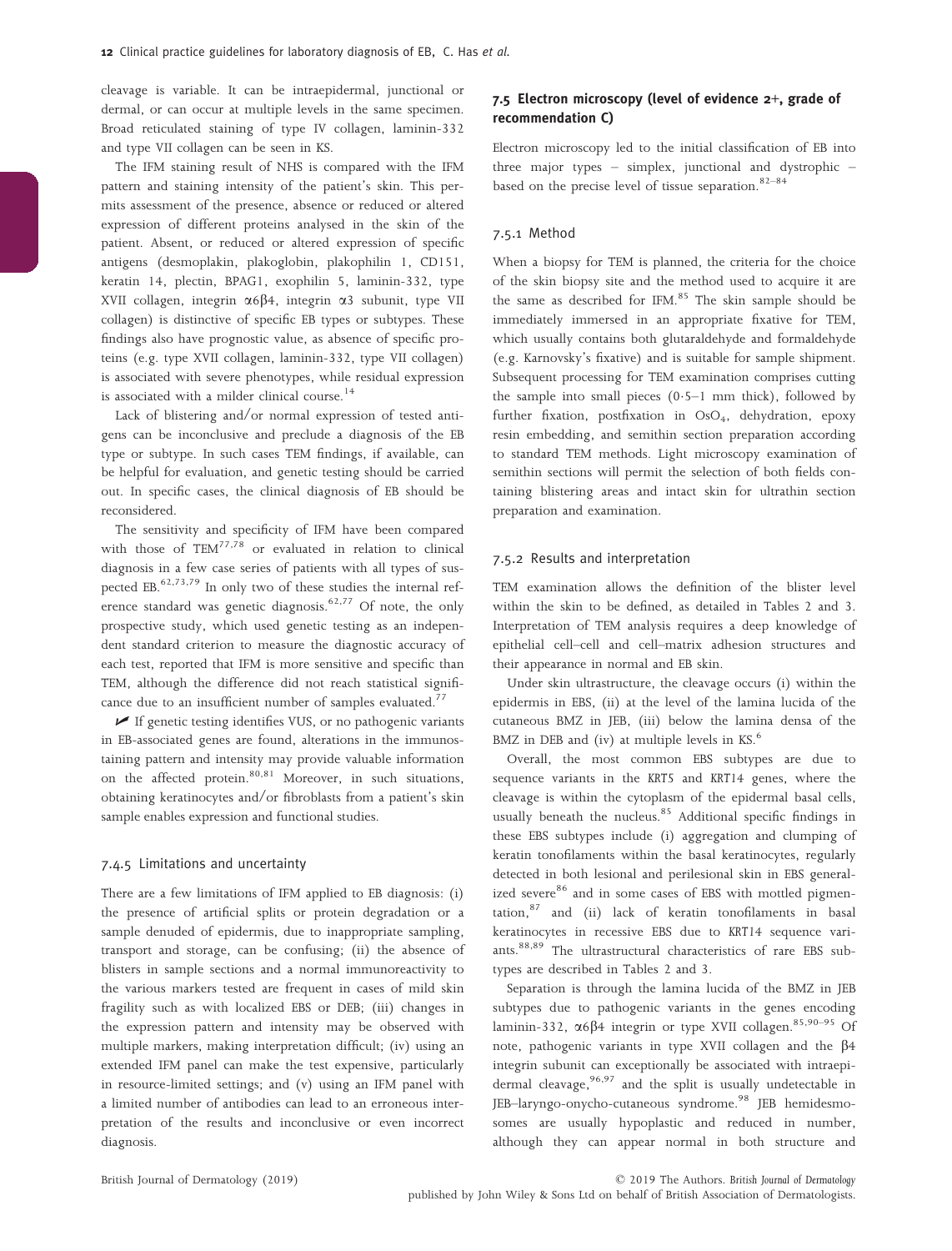number, particularly in mild cases of JEB due to laminin-332 or type XVII collagen gene pathogenic variants.<sup>90,92–95,99,100</sup>

RDEB generalized severe shows rudimentary or absent anchoring fibrils, in addition to subepidermal blistering.<sup>85,101</sup> Variably hypoplastic anchoring fibrils are usually observed also in the other RDEBs, and in dominant DEB subtypes. Finally, bullous dermolysis of the newborn is characterized by the presence of pathognomonic membrane-bound inclusions containing amorphous material and rod-like structures, named stellate bodies, in basal keratinocytes.<sup>102-104</sup>

The cleavage plane in KS may vary, being located either within the epidermis or the lamina lucida or beneath the lamina densa, with multiple separation levels frequently visible in the same specimen. Other characteristic findings include extensive reduplications of the lamina densa.<sup>105</sup>

As discussed earlier regarding the limitations of IFM and TEM, when neither blistering nor any typical finding can be detected by both IFM and TEM examination, genetic testing should be performed.

 $\blacktriangleright$  TEM is presently still an important method for the early diagnosis of a limited number of EB subtypes, in particular EBS generalized severe, autosomal recessive EBS caused by EXPH5 or DST1, and, possibly, bullous dermolysis of the newborn. In these subtypes, IFM may not be able to provide a clear result. Thus, the early detection of specific ultrastructural features has direct prognostic and management implications.

 $\triangleright$  In cases in which VUS or no clear pathogenic variants are identified by genetic testing, TEM may provide valuable information on the underlying ultrastructural anomalies.<sup>59</sup>

#### 7.5.3 Limitations and uncertainty

TEM is a more expensive, labour-intensive and time-consuming method than IFM. It requires both highly skilled technical work for specimen processing and preparation, and specific expertise for their observation and interpretation. Thus, TEM for EB diagnosis is performed at a limited number of centres. In addition, in several EB subtypes there are no specific ultrastructural findings and TEM does not allow direct identification and quantification of the defective protein. When blistering or adhesion structure abnormalities are not present or detectable in a TEM specimen, such as with localized EBS or very mild DEB subtypes, TEM findings can be inconclusive. Finally, the determination of subtle abnormalities of epithelial adhesion structures can require morphometric analysis, which is not feasible in a routine diagnostic setting.

## 7.6 Reporting scenarios

 $\blacktriangleright$  When issuing the report, it should include as much patient information as possible, as it is often the case that the patient with EB is under the care of different medical professionals in diverse locations or facilities. The reason for referral should be restated, which at least specifies the type of test that was requested, for example diagnostic, carrier or prenatal test. Reference to the laboratory tests carried out must include brief mention of the method(s) used and details of what was tested. According to the settings in different EB diagnostic centres, the report can be issued by a laboratory scientist or consultant dermatologist, or sometimes by both. The report should be sent only to the referral physician, and the responsibility of the staff involved in the reporting should be clearly indicated.

## 7.6.1 Report for genetic testing

#### 7.6.1a Genetic testing in an affected individual (index case)

 $\blacktriangleright$  The genetic testing report must provide a full and clear interpretation of the results, as the report may be read by a variety of professionals involved in the care of the patient, many of whom may not be familiar with genotyping results. It is also recommended to use HGVS nomenclature. For point sequence variants, the sequence change should be stated at the DNA level (assuming it has been characterized in DNA), and as predicted in the protein. Also for clarity it is useful to state in words what the change is, and its predicted effect. In addition, the paternal or maternal origin of the sequence variant, or its de novo occurrence, should be specified. In all mutation reports, it is essential to quote the accession number of the gene reference sequence that was used in classifying the mutation. When reporting a deletion or duplication, the report must clearly convey whether the end points of a deletion or duplication have been determined (this is not always possible in a routine diagnostic setting). The report should always mention that genetic consultation is recommended or legally obligated in most countries, and that screening for relatives is possible. Whenever appropriate, carrier risk and risk for having affected offspring should be calculated.<sup>106</sup> If no clear diagnosis can be made from the evidence available this must be clearly stated in the report (ACMG guidelines).

 $\blacktriangleright$  The report must state that the presence of the pathogenic variant confirms, or is consistent with, the diagnosis. The report must also clearly indicate whether the variants in the gene have previously been reported to cause the disease. For the report of VUS, the variant(s) may need to be discussed in relation to the variant database such as GnomAD, ExAc or ClinVar. For a negative result, the report should clearly indicate that 'no clear pathogenic sequence variant was detected' and conclude that 'the clinical diagnosis of EB has not been explained at the molecular genetic level in this patient'. The report should also state the limitations of the technique, as well as the limitations in current understanding of the clinical manifestations of the disease. Depending on the local situation, the report may offer carrier testing and/or prenatal testing to the family, and/or suggest referral for genetic counselling.

## 7.6.1b Carrier testing

 $\blacktriangleright$  If the pathogenic variant is confirmed, the report should clearly state that the variant found in this individual is identical to the variant determined from the index case in the family, and therefore this individual is a carrier for this variant. Suggestion for genetic counselling and PND can also be made at this stage. For predictive diagnosis for a partner of a carrier, complete coverage can be achieved by diagnosis with an NGS

published by John Wiley & Sons Ltd on behalf of British Association of Dermatologists.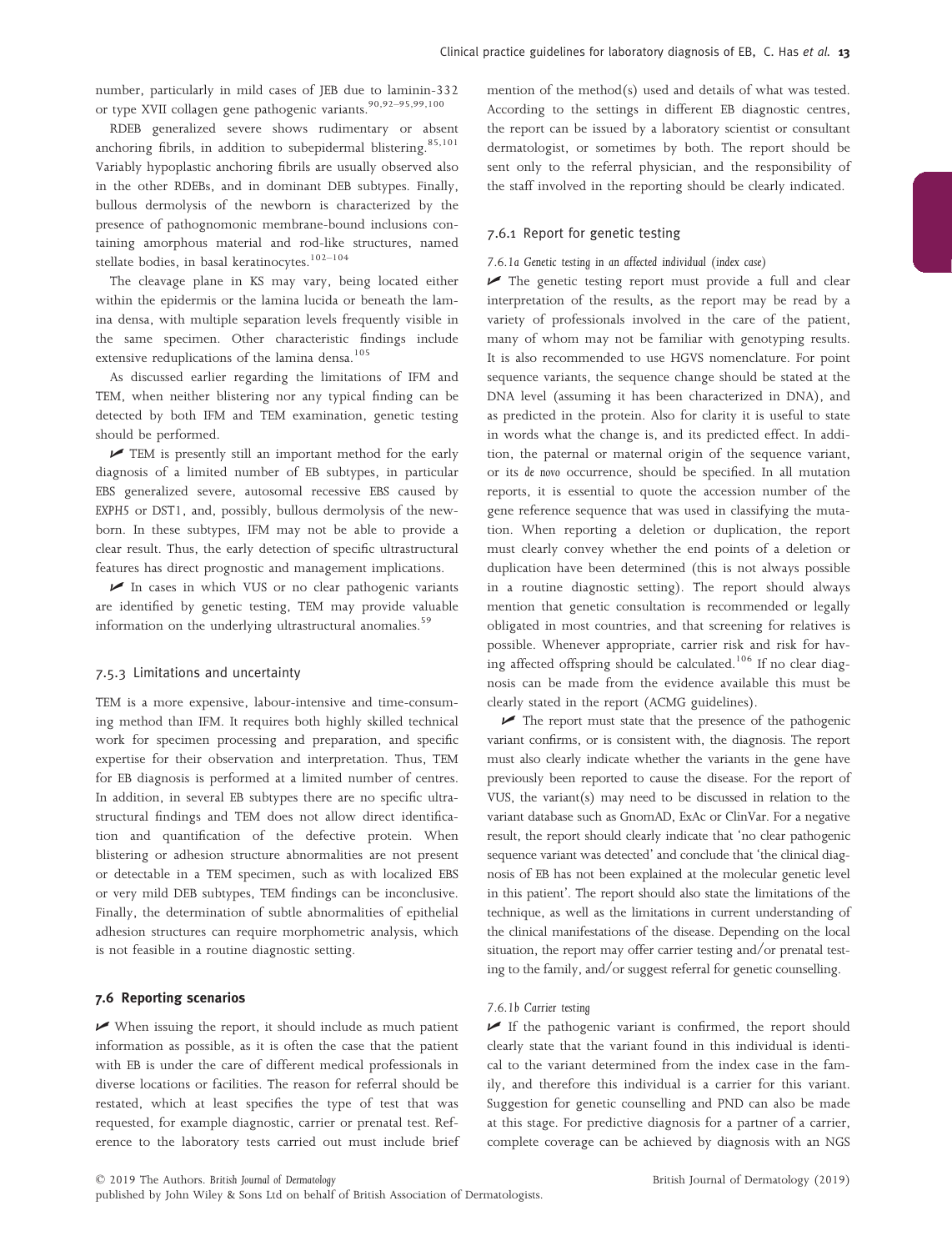EB gene panel; nevertheless, predictive genetic testing depends on national regulations and usually requires genetic counselling in advance.

#### 7.6.1c Prenatal diagnostic report

 $\triangleright$  The implication of the pathogenic variant present or absent in the PND must be clearly stated, and whether the fetus is clinically affected or unaffected must also be clearly stated. According to the local regulation, it should be stated whether the fetus is a carrier or not. The test results for maternal contamination also need to be clearly stated to confirm the validity of the result further. According to local regulation, the sex of the fetus can be indicated in the report if the person who requests the report feels such information might be of interest.

In addition to the aforementioned details of a report, when NGS analysis has been performed, the report must also include a list of genes tested within a particular panel. All variants reported need to be annotated according to HGVS nomenclature. The transcript being used to provide the c. and p. nomenclature and exon numbering should be provided in the report.

#### 7.6.2 Report for IFM

 $\blacktriangleright$  The report for IFM should include a list of the primary antibodies used, the expected staining pattern and the strength of signal observed in normal control skin for each antibody, compared with the staining pattern and signal strength in patient skin. A clear conclusion should be made from these observations when the result is conclusive. However, IFM may sometimes lead to an unclear or inconclusive result such as 'no significant difference has been observed between normal control skin and patient skin, and no blister formation'. In these cases the report should suggest the possibility of further tests, or a differential diagnosis.

## 7.6.3 Report for TEM

 $\triangleright$  The report for TEM is usually done only with patient skin. This should include a description of the semithin section finding. The report of ultrastructural findings should concern the entire epidermis, from the horny layer to basal keratinocytes, and all the structural components of the cutaneous BMZ, from the hemidesmosomes with tonofilament attachment to anchoring filaments and anchoring fibrils. The conclusion should include whether the patient is affected with EB; if so which type and, if defined, which subtype; and what would be the next test in order to reach a final confirmation. Alternatively, the report should specify that the results are not conclusive and list further tests to be performed.

# 8.0 Recommendations for laboratory diagnosis of epidermolysis bullosa

Table 1 summarizes the recommendations for laboratory diagnosis of EB, with the levels of evidence and grades of recommendations based on the appraised literature.

# 9.0 How does the guideline work in practice

As this guideline is intended for international use, it is not possible to formulate a strategy for its implementation in all clinical centres. However, the activities of DEBRA International will aid in the dissemination of the guidelines and facilitate adoption by the proposed user groups. These guidelines will be translated into other languages, and a patient version will be made to aid accessibility. DEBRA International would value feedback on the guideline so they can continue to improve its quality and impact.

Two examples of how to use the guideline in practice are given below. They illustrate the limits, advantages and complementarity of the methods, as well as the crucial role of laboratory diagnosis in EB for outcomes such as prognostication, decision making, genetic counselling and PND. An example of a scientific report for case 1 is provided in Appendix S1 (see Supporting Information), and the flowchart applied to case 2 is illustrated in Figure S2 (see Supporting Information).

## 9.1 Case 1

Type of referral. At disease onset, at birth.

Clinical information. Female newborn with congenital skin defects on upper and lower limbs, mechanically induced skin blisters and milia. Family history was negative, parents were not related.

IFM. A skin biopsy was performed on the second day of life and analysed by IFM with an extended panel of 18 antibodies to proteins of the BMZ.<sup>64</sup> Result: no skin cleavage, all markers stained comparable with the normal skin. TEM was not available.

Genetic testing. Genetic testing was performed with a targeted EB gene panel.<sup>20</sup> Result: KRT5 (NCBI RefSeq NM 000424.3) c.548T>A, p.Ile183Asn, in a heterozygous state. This is a pathogenic variant previously reported in individuals with autosomal dominant  $EBS<sup>39</sup>$  (class 5 according to ACMG). Genetic testing by SS excluded this pathogenic variant in the parents' DNA.

Diagnosis. EBS caused by a de novo monoallelic KRT5 pathogenic variant. Based on clinical manifestations EBS was classified as severe generalized.

Comment. IFM was performed in the first days of life. It was not conclusive but excluded severe types of JEB and DEB, and recessive EBS. TEM was not available. In the absence of a candidate gene, genetic testing was performed by a targeted EB gene panel at the age of 3 months and enabled the diagnosis of EBS due to a de novo KRT5 pathogenic variant. As the girl was still in a life-threatening condition, the diagnosis was important for prognosis, decision making and genetic counselling for the parents.

## 9.2 Case 2

Type of referral. An adult female patient at the age of 38 years, genetic counselling and PND envisaged for an eventual pregnancy.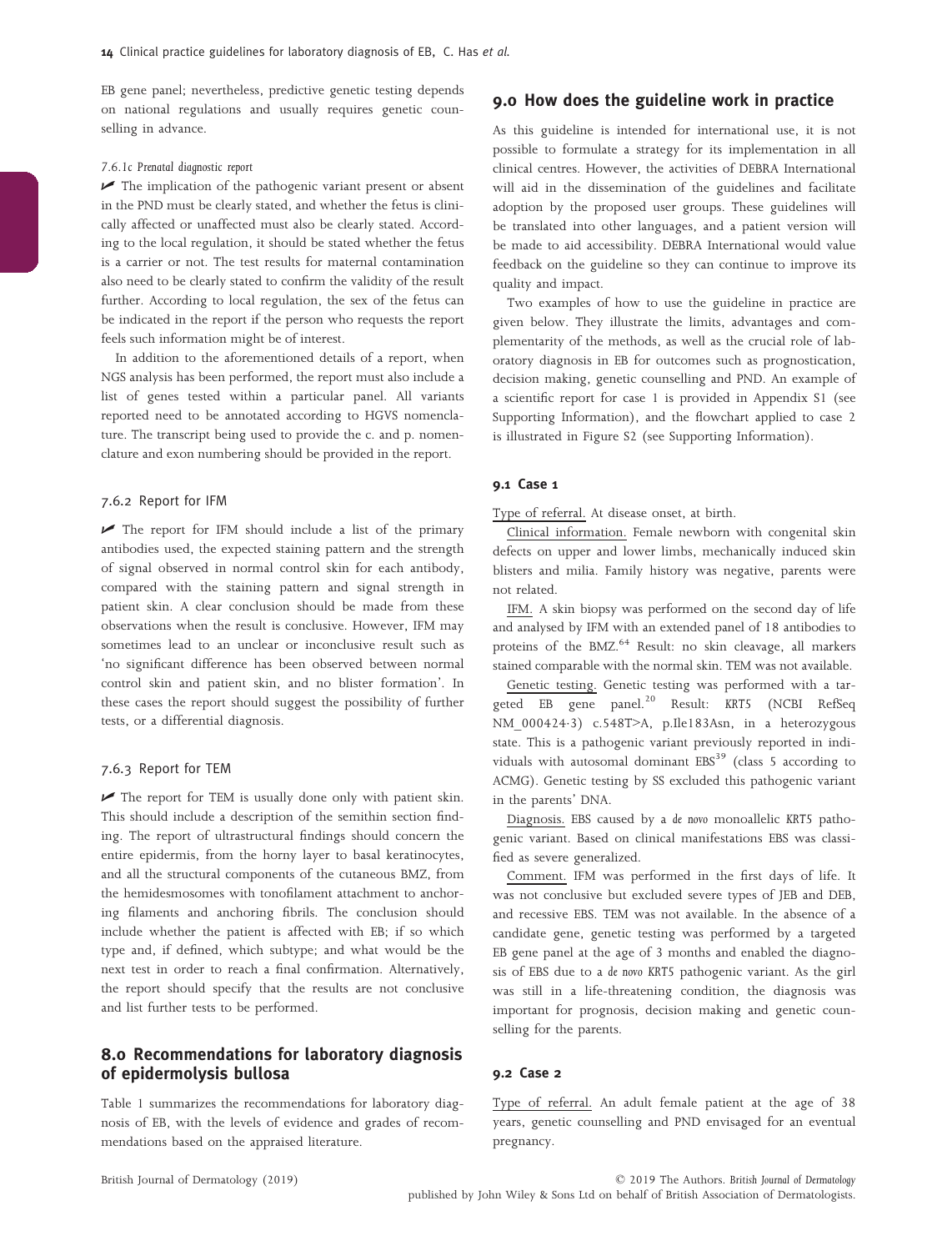Clinical information. Skin fragility manifestations at the age of 1 year, with pretibial and feet blistering, milia, dystrophic toenails and later loss of several toenails (Fig. S2; see Supporting Information). Family history: one similarly affected sibling, parents not affected, not related and from separate geographical areas.

IFM. Skin biopsy performed at the time that the diagnosis was requested. Result: skin cleavage at the dermal level. Type VII collagen staining reduced compared with the normal skin (clone LH $7·2$ ).

Genetic testing. Genetic testing was performed by direct bidirectional SS of COL7A1. Result: two heterozygous COL7A1 (NCBI RefSeq NM\_0000943) variants were identified in both the patient and her sibling, and recessive inheritance was confirmed in the progenitors.

COL7A1: c.6527dupC; p.Gly2177Trpfs\*113 in exon 80 (paternal origin).

COL7A1: c.6341G>A; p.Gly2114Asp in exon 76 (maternal origin).

Partner of case 2: noncarrier of familial variants. Noncarrier of frequently reported pathogenic variants in COL7A1 exons 5, 23–25, 57–60, 76, 80–82, 105 and 106.

The pathogenic variant c.6527dupC in exon  $80^{107}$  is the most frequent detected in  $Spanish^{108-110}$  and Chilean<sup>111</sup> patients with RDEB (class 5 according to ACMG).

The variant c.6341G>A in exon 76 was not previously reported, either as a pathogenic variant [\(www.hgmd.cf.ac.uk](http://www.hgmd.cf.ac.uk); [www.deb-central.org;](http://www.deb-central.org) [www.ncbi.nlm.nih.gov/clinvar\)](http://www.ncbi.nlm.nih.gov/clinvar) or as a single-nucleotide polymorphism ([http://exac.broadinstitute.](http://exac.broadinstitute.org) [org;](http://exac.broadinstitute.org) [www.ncbi.nlm.nih.gov/snp](http://www.ncbi.nlm.nih.gov/snp); [www.ensembl.org](http://www.ensembl.org)). A variant rs1285959723 affecting the same codon is reported (c.6340G>C; p.Gly2114Arg) with a highest population minor allele frequency  $\leq 0.01$  (1000 Genomes, ESP, Exact, gnomAD), for which clinical data are not available. The variant in exon 76 cosegregates with the disease in the two affected siblings and was found in three other Spanish nonrelated cases of RDEB (unpublished data of the laboratory). In silico pathogenicity was predicted by standard computational programs: PolyPhen-2 [\(http://genetics.bwh.harvard.edu/pph2](http://genetics.bwh.harvard.edu/pph2): probably damaging, 0999), Mutation taster ([http://www.mu](http://www.mutationtaster.org) [tationtaster.org](http://www.mutationtaster.org); disease causing, 0999) and SIFT [\(http://sift.b](http://sift.bii.a-star.edu.sg) [ii.a-star.edu.sg;](http://sift.bii.a-star.edu.sg) affect protein function score 0.00). Moreover, pathogenicity is supported by the location of p.Gly2114 in the collagenous domain of type VII collagen, in a conserved Gly-X-Y repeat (class 5 according to ACMG).

Diagnosis. RDEB with reduced type VII collagen and compound heterozygous COL7A1 pathogenic variants. Based on the clinical manifestations the subtype is pretibial RDEB.

Comments. COL7A1 genetic testing was performed by direct bidirectional SS to identify pathogenic variants and enable counselling for an eventual pregnancy. Suspected dominant DEB due to a de novo pathogenic variant was discarded. Causative pathogenic variants support IFM results and clinical manifestation. The partner was also tested, and no pathogenic variant was disclosed. Genetic counselling was provided.

# 10.0 Future research

Based on the literature research and appraisal, future research is needed to address the following issues regarding EB laboratory diagnosis.

- 1. Sensitivity, time to diagnosis and costs per patient for different EB laboratory diagnostic methods.
- 2. Preimplantation genetic diagnosis in EB.
- 3. Noninvasive PND utilizing cell-free fetal DNA in EB.
- 4. Gene-specific databases for interpretation of sequence variants, clinical trials and precision medicine.
- 5. Inter- and extrafamilial variability of the phenotype: coexpression factors.

# Acknowledgments

This guideline were initiated by DEBRA International; financial support was provided by DEBRA Austria. The generous assistance of Rebecca Bodan, Lisa Brains, Sharon Cassidy and Kelsey Townsend-Miller is gratefully acknowledged in providing patient or lay input into this guideline. The authors acknowledge the guidance of Kattya Mayre-Chilton (DEDRA International). Johann Bauer (Paracelsus University and EB House, Salzburg, Austria), Christine Bodemer (Hôpital Universitaire Necker, Paris, France), Judith Fischer (Institute of Human Genetics, University of Freiburg, Germany), Jemima Mellerio (St John's Institute of Dermatology, Guy's and St Thomas' NHS Foundation Trust, London, U.K.), Francis Palisson (Universidad del Desarrollo and DEBRA, Chile), Eli Sprecher (Department of Dermatology, Tel Aviv Sourasky Medical Center, Israel) and Jouni Uitto, Leila Youssefian and Hassan Vahidnezhad (all from the Department of Dermatology and Cutaneous Biology, Thomas Jefferson University, Philadelphia, PA, U.S.A.) are acknowledged as reviewers.

## References

- 1 Zeng X, Zhang Y, Kwong JSW et al. The methodological quality assessment tools for preclinical and clinical studies, systematic review and meta-analysis, and clinical practice guideline: a systematic review. J Evid Based Med 2015; 8:2–10.
- 2 Health Improvement Scotland. SIGN100: a handbook for patient and carer representatives. Available at: [https://www.sign.ac.uk/](https://www.sign.ac.uk/sign-100-a-handbook-for-patient-and-carer-representatives.html) [sign-100-a-handbook-for-patient-and-carer-representatives.html](https://www.sign.ac.uk/sign-100-a-handbook-for-patient-and-carer-representatives.html) (last accessed 2 July 2019).
- 3 Has C, Fischer J. Inherited epidermolysis bullosa: new diagnostics and new clinical phenotypes. Exp Dermatol 2019; [https://doi.org/](https://doi.org/10.1111/exd.13668) [10.1111/exd.13668](https://doi.org/10.1111/exd.13668).
- 4 Yenamandra VK, Moss C, Sreenivas V et al. Development of a clinical diagnostic matrix for characterizing inherited epidermolysis bullosa. Br J Dermatol 2017; 176:1624–32.
- 5 Almaani N, Liu L, Dopping-Hepenstal PJC et al. Identical glycine substitution mutations in type VII collagen may underlie both dominant and recessive forms of dystrophic epidermolysis bullosa. Acta Derm Venereol 2011; 91:262–6.
- 6 Fine JD, Bruckner-Tuderman L, Eady RA et al. Inherited epidermolysis bullosa: updated recommendations on diagnosis and classification. J Am Acad Dermatol 2014; **70**:1103-26.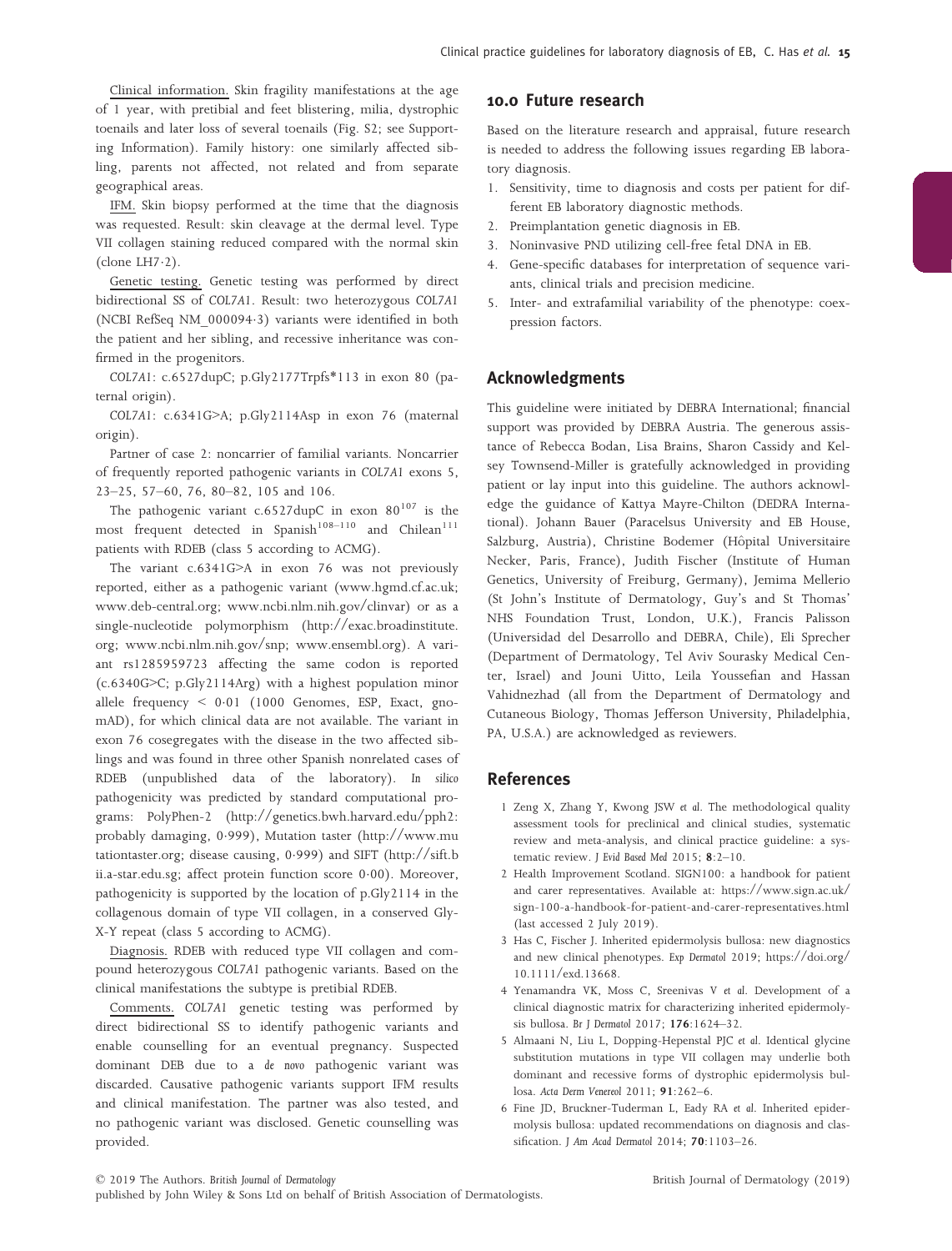- 7 Fine JD, Mellerio JE. Extracutaneous manifestations and complications of inherited epidermolysis bullosa: part I. Epithelial associated tissues. J Am Acad Dermatol 2009; 61:367–84.
- 8 Fine JD, Mellerio JE. Extracutaneous manifestations and complications of inherited epidermolysis bullosa: part II. Other organs. J Am Acad Dermatol 2009; 61:387–402.
- 9 Vahidnezhad H, Youssefian L, Saeidian AH, Uitto J. Phenotypic spectrum of epidermolysis bullosa, the paradigm of syndromic versus non-syndromic skin fragility disorders. J Invest Dermatol 2019; 139:522–7.
- 10 Schwieger-Briel A, Fuentes I, Castiglia D et al. Epidermolysis bullosa simplex with KLHL24 mutations is associated with dilated cardiomyopathy. J Invest Dermatol 2019; 139:244-9.
- 11 Has C, Spartà G, Kiritsi D et al. Integrin  $\alpha$ 3 mutations with kidney, lung, and skin disease. N Engl J Med 2012; 366:1508–14.
- 12 Vahidnezhad H, Youssefian L, Saeidian AH et al. Mutations in PLOD3, encoding lysyl hydroxylase 3, cause a complex connective tissue disorder including recessive dystrophic epidermolysis bullosa-like blistering phenotype with abnormal anchoring fibrils and type VII collagen deficiency. Matrix Biol 2019; 81:91–106.
- 13 Vahidnezhad H, Youssefian L, Saeidian AH et al. Recessive mutation in tetraspanin CD151 causes Kindler syndrome-like epidermolysis bullosa with multi-systemic manifestations including nephropathy. Matrix Biol 2018; 66:22–33.
- 14 Has C, Bruckner-Tuderman L. The genetics of skin fragility. Annu Rev Genomics Hum Genet 2014; 15:245–68.
- 15 McGrath JA. Recently identified forms of epidermolysis bullosa. Ann Dermatol 2015; 27:658–66.
- 16 Feinstein JA, Jambal P, Peoples K et al. Assessment of the timing of milestone clinical events in patients with epidermolysis bullosa from North America. JAMA Dermatol 2019; 155:196–203.
- 17 Henneman L, Borry P, Chokoshvili D et al. Responsible implementation of expanded carrier screening. Eur J Hum Genet 2016; 24:e1.
- 18 Klausegger A, Pulkkinen L, Pohla-Gubo G et al. Is screening of the candidate gene necessary in unrelated partners of members of families with Herlitz junctional epidermolysis bullosa? J Invest Dermatol 2001; 116:474–5.
- 19 Vahidnezhad H, Youssefian L, Saeidian AH et al. Multigene nextgeneration sequencing panel identifies pathogenic variants in patients with unknown subtype of epidermolysis bullosa: subclassification with prognostic implications. J Invest Dermatol 2017; 137:2649–52.
- 20 Has C, Küsel J, Reimer A et al. The position of targeted next-generation sequencing in epidermolysis bullosa diagnosis. Acta Derm Venereol 2018; 98:437–40.
- 21 Lucky AW, Dagaonkar N, Lammers K et al. A comprehensive next-generation sequencing assay for the diagnosis of epidermolysis bullosa. Pediatr Dermatol 2018; 35:188–97.
- 22 Vahidnezhad H, Youssefian L, Zeinali S et al. Dystrophic epidermolysis bullosa: COL7A1 mutation landscape in a multi-ethnic cohort of 152 extended families with high degree of customary consanguineous marriages. J Invest Dermatol 2017; 137:660–9.
- 23 Takeichi T, Liu L, Fong K et al. Whole-exome sequencing improves mutation detection in a diagnostic epidermolysis bullosa laboratory. Br J Dermatol 2015; 172:94–100.
- 24 Yenamandra VK, Vellarikkal SK, Kumar M et al. Application of whole exome sequencing in elucidating the phenotype and genotype spectrum of junctional epidermolysis bullosa: a preliminary experience of a tertiary care centre in India. J Dermatol Sci 2017; 86:30–6.
- 25 Matthijs G, Souche E, Alders M et al. Guidelines for diagnostic next-generation sequencing. Eur J Hum Genet 2016; 24:2–5.
- 26 Rehm HL, Berg JS, Plon SE. ClinGen and ClinVar enabling genomics in precision medicine. Hum Mutat 2018; 39:1473–5.
- 27 Landrum MJ, Kattman BL. ClinVar at five years: delivering on the promise. Hum Mutat 2018; 39:1623–30.
- 28 Tenedini E, Artuso L, Bernardis I et al. Amplicon-based next-generation sequencing: an effective approach for the molecular diagnosis of epidermolysis bullosa. Br J Dermatol 2015; 173: 731–8.
- 29 Jónsson H, Sulem P, Arnadottir GA et al. Multiple transmissions of de novo mutations in families. Nat Genet 2018; 50:1674–80.
- 30 Lin Z, Li S, Feng C et al. Stabilizing mutations of KLHL24 ubiquitin ligase cause loss of keratin 14 and human skin fragility. Nat Genet 2016; 48:1508–16.
- 31 McGrath JA, Stone KL, Begum R et al. Germline mutation in EXPH5 implicates the Rab27B effector protein Slac2-b in inherited skin fragility. Am J Hum Genet 2012; 91:1115–21.
- 32 He Y, Maier K, Leppert J et al. Monoallelic mutations in the translation initiation codon of KLHL24 cause skin fragility. Am J Hum Genet 2016; 99:1395–404.
- 33 Vahidnezhad H, Youssefian L, Saeidian AH et al. Next generation sequencing identifies double homozygous mutations in two distinct genes (EXPH5 and COL17A1) in a patient with concomitant simplex and junctional epidermolysis bullosa. Hum Mutat 2018; 39:1349–54.
- 34 Mayer B, Silló P, Mazán M et al. A unique LAMB3 splice-site mutation with founder effect from the Balkans causes lethal epidermolysis bullosa in several European countries. Br J Dermatol 2016; 175:721–7.
- 35 Youssefian L, Vahidnezhad H, Barzegar M et al. The Kindler syndrome: a spectrum of FERMT1 mutations in Iranian families. J Invest Dermatol 2015; 135:1447–50.
- 36 Takeichi T, Nanda A, Liu L et al. Founder mutation in dystonin-e underlying autosomal recessive epidermolysis bullosa simplex in Kuwait. Br J Dermatol 2015; 172:527–31.
- 37 Szczecinska W, Nesteruk D, Wertheim-Tysarowska K et al. Underrecognition of acral peeling skin syndrome: 59 new cases with 15 novel mutations. Br J Dermatol 2014; 171:1206–10.
- 38 Wertheim-Tysarowska K, Ołdak M, Giza A et al. Novel sporadic and recurrent mutations in KRT5 and KRT14 genes in Polish epidermolysis bullosa simplex patients: further insights into epidemiology and genotype–phenotype correlation. J Appl Genet 2016; 57:175–81.
- Kim EN, Harris AG, Bingham LJ et al. A review of 52 pedigrees with epidermolysis bullosa simplex identifying ten novel mutations in KRT5 and KRT14 in Australia. Acta Derm Venereol 2017; 97:1114–19.
- 40 Ben BA, Laroussi N, Mesrati H et al. Genetic basis of dominant dystrophic epidermolysis bullosa in Tunisian families and cooccurrence of dominant and recessive mutations. J Eur Acad Dermatol Venereol 2016; 30:155–7.
- 41 Turczynski S, Titeux M, Pironon N et al. Marked intrafamilial phenotypic heterogeneity in dystrophic epidermolysis bullosa caused by inheritance of a mild dominant glycine substitution and a novel deep intronic recessive COL7A1 mutation. Br J Dermatol 2016; 174:1122–5.
- 42 Bolling MC, Jongbloed JDH, Boven LG et al. Plectin mutations underlie epidermolysis bullosa simplex in 8% of patients. J Invest Dermatol 2014; 134:273–6.
- 43 Kyrova J, Kopeckova L, Buckova H et al. Epidermolysis bullosa simplex with muscular dystrophy. Review of the literature and a case report. J Dermatol Case Rep 2016; 10:39–48.
- 44 Fuentes I, Campos M, Repetto G et al. Molecular epidemiology of junctional epidermolysis bullosa: discovery of novel and frequent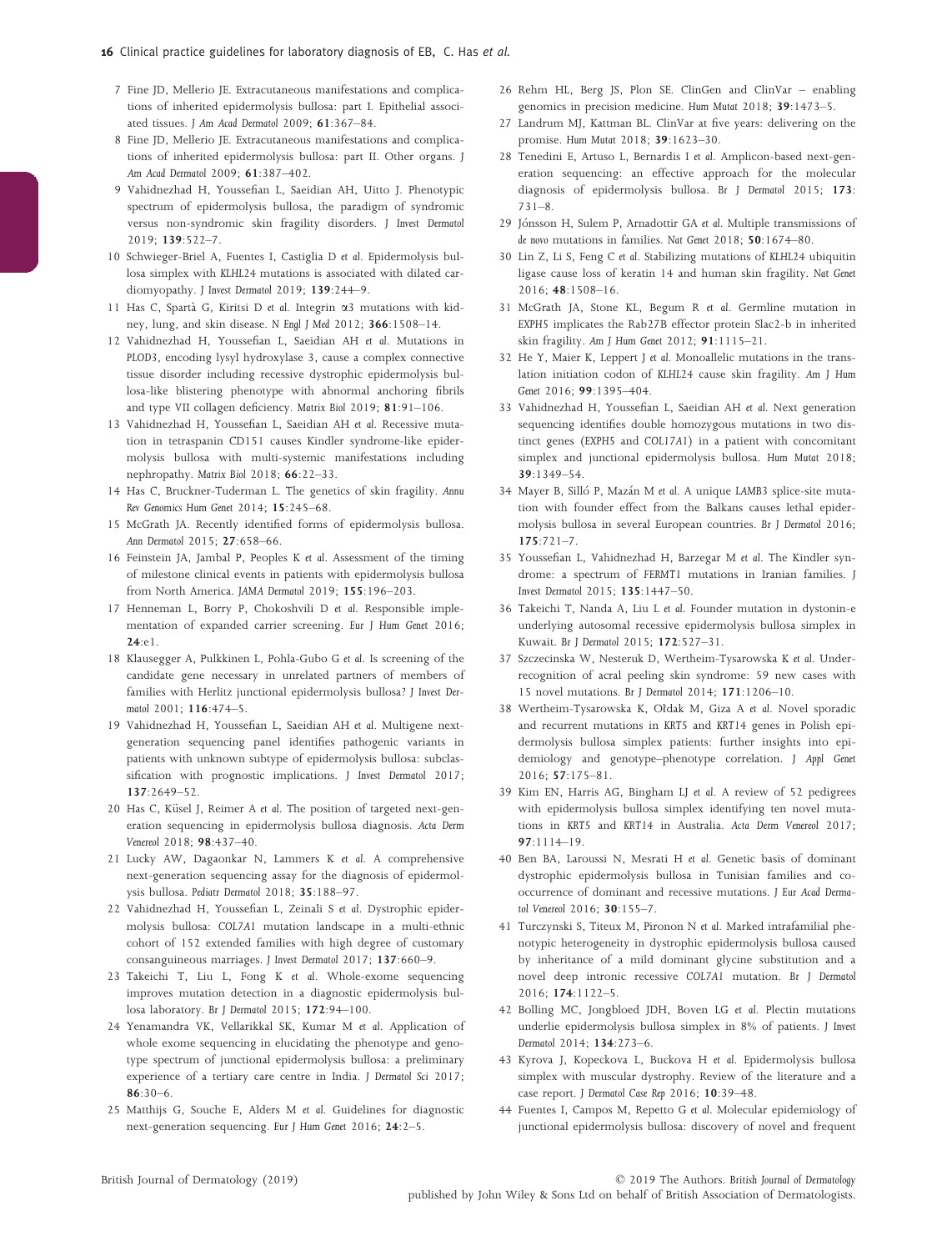LAMB3 mutations in Chilean patients with diagnostic significance. Br J Dermatol 2017; 176:1090–2.

- 45 Richards S, Aziz N, Bale S et al. Standards and guidelines for the interpretation of sequence variants: a joint consensus recommendation of the American College of Medical Genetics and Genomics and the Association for Molecular Pathology. Genet Med 2015; 17:405–24.
- 46 Pfendner EG, Nakanol A, Pulkkinen L et al. Prenatal diagnosis for epidermolysis bullosa: a study of 144 consecutive pregnancies at risk. Prenat Diagn 2003; 23:447–56.
- 47 Fassihi H, Eady RAJ, Mellerio JE et al. Prenatal diagnosis for severe inherited skin disorders: 25 years' experience. Br J Dermatol 2006; 154:106–13.
- 48 den Dunnen JT, Dalgleish R, Maglott DR et al. HGVS recommendations for the description of sequence variants: 2016 update. Hum Mutat 2016; 37:564–9.
- 49 Van den Akker PC, Jonkman MF, Rengaw T et al. The international dystrophic epidermolysis bullosa patient registry: an online database of dystrophic epidermolysis bullosa patients and their COL7A1 mutations. Hum Mutat 2011; 32:1100–7.
- 50 Szeverenyi I, Cassidy AJ, Cheuk WC et al. The human intermediate filament database: comprehensive information on a gene family involved in many human diseases. Hum Mutat 2008; 29:351–60.
- 51 Has C, Castiglia D, del Rio M et al. Kindler syndrome: extension of FERMT1 mutational spectrum and natural history. Hum Mutat 2011; 32:1204–12.
- 52 Komori T, Dainichi T, Otsuka A et al. Mild dystrophic epidermolysis bullosa associated with homozygous gene mutation c.6216+5G>T in type VII collagen ultrastructurally suggestive of the decreased number of anchoring fibrils. J Dermatol 2018; 45: e305–6.
- 53 Vahidnezhad H, Youssefian L, Jazayeri A, Uitto J. Research techniques made simple: genome-wide homozygosity/autozygosity mapping is a powerful tool for identifying candidate genes in autosomal recessive genetic diseases. J Invest Dermatol 2018; 138:1893–900.
- 54 Vahidnezhad H, Youssefian L, Saeidian AH et al. Genome-wide single nucleotide polymorphism-based autozygosity mapping facilitates identification of mutations in consanguineous families with epidermolysis bullosa. Exp Dermatol 2019; [https://doi.org/](https://doi.org/10.1111/exd.13501) [10.1111/exd.13501](https://doi.org/10.1111/exd.13501).
- 55 Mizrachi-Koren M, Shemer S, Morgan M et al. Homozygosity mapping as a screening tool for the molecular diagnosis of hereditary skin diseases in consanguineous populations. J Am Acad Dermatol 2006; 55:393–401.
- 56 Bolling MC, Lemmink HH, Jansen GHL, Jonkman MF. Mutations in KRT5 and KRT14 cause epidermolysis bullosa simplex in 75% of the patients. Br J Dermatol 2011; 164:637–44.
- 57 Chmel N, Danescu S, Gruler A et al. a deep-intronic FERMT1 mutation causes Kindler syndrome: an explanation for genetically unsolved cases. J Invest Dermatol 2015; 135:2876-9.
- 58 Has C, Schumann H, Leppert J et al. Monoallelic large intragenic KRT5 deletions account for genetically unsolved cases of epidermolysis bullosa simplex. J Invest Dermatol 2017; 137:2231–4.
- 59 Chmel N, Bornert O, Hausser I et al. Large deletions targeting the triple-helical domain of collagen VII lead to mild acral dominant dystrophic epidermolysis bullosa. J Invest Dermatol 2018; 138:987– 91.
- 60 Fuchs-Telem D, Nousbeck J, Singer A et al. New intragenic and promoter region deletion mutations in FERMT1 underscore genetic homogeneity in Kindler syndrome. Clin Exp Dermatol 2014; 39:361–7.
- 61 Gostynska KB, Nijenhuis M, Lemmink H et al. Mutation in exon 1a of PLEC, leading to disruption of plectin isoform 1a, causes autosomal-recessive skin-only epidermolysis bullosa simplex. Hum Mol Genet 2015; 24:3155–62.
- 62 Yenamandra VK, Bhari N, Ray SB et al. Diagnosis of inherited epidermolysis bullosa in resource-limited settings: immunohistochemistry revisited. Dermatology 2017; 233:326–32.
- 63 Leclerc-Mercier S, Fraitag S. Histopathological diagnosis of inherited epidermolysis bullosa. Ann Dermatol Venereol 2011; 138:782–7.
- 64 Has C, He Y. Research techniques made simple: immunofluorescence antigen mapping in epidermolysis bullosa. J Invest Dermatol 2016; 136:e65–71.
- 65 Petronius D, Bergman R, Ben Izhak O et al. A comparative study of immunohistochemistry and electron microscopy used in the diagnosis of epidermolysis bullosa. Am J Dermatopathol 2003; 25:198–203.
- 66 Bergman R, Harel A, Sprecher E. Dyskeratosis as a histologic feature in epidermolysis bullosa simplex-Dowling Meara. J Am Acad Dermatol 2007; 57:463–6.
- 67 Schmutz JL, Trechot P. Note the irritant effect of  $\text{Emla}^{\circledast}$  cream potentially leading to diagnostic errors. Ann Dermatol Venereol 2012; 139:82–3.
- 68 Kieliszak CR, Griffin JR, Pollinger TH, Junkins-Hopkins JM. Pseudo-bullous dermatosis induced by topical anesthetic agent – clues to this localized toxic reaction. Am J Dermatopathol 2017; 39: e19–22.
- 69 Pohla-Gubo G, Nischler E, Hintner H. Antigen mapping. In: Life with Epidermolysis Bullosa (EB): Etiology, Diagnosis, Multidisciplinary Care and Therapy (Fine JD, Hintner H, eds). New York: Springer, 2009; 35–42.
- 70 Intong LRA, Murrell DF. How to take skin biopsies for epidermolysis bullosa. Dermatol Clin 2010; 28:197–200.
- 71 Pohla-Gubo G, Cepeda-Valdes R, Hintner H. Immunofluorescence mapping for the diagnosis of epidermolysis bullosa. Dermatol Clin 2010; 28:201–10.
- 72 Pohla-Gubo G, Kraus L, Hintner H. Role of immunofluorescence microscopy in dermatology. G Ital Dermatol Venereol 2011; 146:127–42.
- 73 Barzegar M, Asadi-Kani Z, Mozafari N et al. Using immunofluorescence (antigen) mapping in the diagnosis and classification of epidermolysis bullosa: a first report from Iran. Int J Dermatol 2015; 54:e416–23.
- 74 Michel B, Milner Y, David K. Preservation of tissue-fixed immunoglobulins in skin biopsies of patients with lupus erythematosus and bullous diseases. J Invest Dermatol 1973; 59:449–52.
- 75 Vaughan Jones SA, Palmer I, Bhogal BS et al. The use of Michel's transport medium for immunofluorescence and immunoelectron microscopy in autoimmune bullous diseases. J Cutan Pathol 1995; 22:365–70.
- 76 Cepeda-Valdes R, Pohla-Gubo G, Borbolla-Escoboza JR et al. Immunofluorescence mapping for diagnosis of congenital epidermolysis bullosa. Actas Dermosifiliogr 2010; 101:673–82.
- 77 Yiasemides E, Walton J, Marr P et al. A comparative study between transmission electron microscopy and immunofluorescence mapping in the diagnosis of epidermolysis bullosa. Am J Dermatopathol 2006; 28:387–94.
- 78 Berk DR, Jazayeri L, Marinkovich MP et al. Diagnosing epidermolysis bullosa type and subtype in infancy using immunofluorescence microscopy: the Stanford experience. Pediatr Dermatol 2013; 30:226–33.
- 79 Hiremagalore R, Kubba A, Bansel S, Jerajani H. Immunofluorescence mapping in inherited epidermolysis bullosa: a study of 86 cases from India. Br J Dermatol 2015; 172:384–91.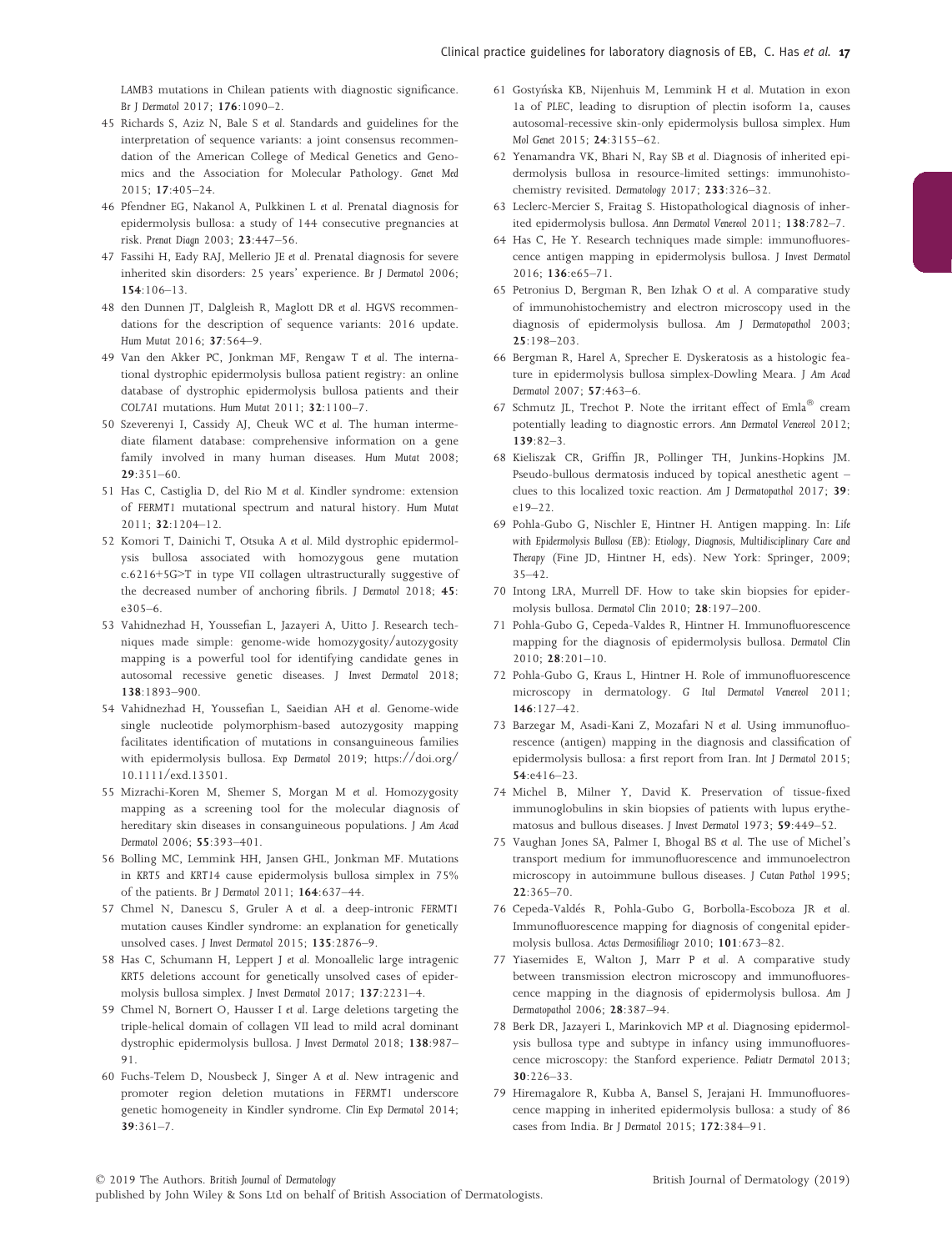- 80 He Y, Balasubramanian M, Humphreys N et al. Intronic ITGA3 mutation impacts splicing regulation and causes interstitial lung disease, nephrotic syndrome, and epidermolysis bullosa. J Invest Dermatol 2016; 136:1056–9.
- 81 Yalcin EG, He Y, Orhan D et al. Crucial role of posttranslational modifications of integrin a3 in interstitial lung disease and nephrotic syndrome. Hum Mol Genet 2015; 24:3679–88.
- 82 Pearson RW. Studies on the pathogenesis of epidermolysis bullosa. J Invest Dermatol 1962; 39:551–75.
- 83 Hashimoto I, Anton-Lamprecht I, Gedde-Dahl T, Schnyder UW. Ultrastructural studies in epidermolysis bullosa heriditaria. I. Dominant dystrophic type of Pasini. Arch Dermatol Res 1975; 252:167–78.
- 84 Rodeck C, Eady RA, Gosden C. Prenatal diagnosis of epidermolysis bullosa letalis. Lancet 1980; 1:949–52.
- 85 Eady RA, Dopping-Hepenstal PJ. Transmission electron microscopy for the diagnosis of epidermolysis bullosa. Dermatol Clin 2010; 28:211–22.
- 86 McGrath JA, Ishida-Yamamoto A, Tidman MJ et al. Epidermolysis bullosa simplex (Dowling-Meara). A clinicopathological review. Br J Dermatol 1992; 126:421–30.
- 87 Irvine AD, Rugg EL, Lane EB et al. Molecular confirmation of the unique phenotype of epidermolysis bullosa simplex with mottled pigmentation. Br J Dermatol 2001; 144:40–5.
- 88 Rugg E, McLean W, Lane E et al. A functional 'knockout' of human keratin 14. Genes Dev 1994; 8:2563–73.
- 89 Chan YM, Anton-Lamprecht I, Yu QC et al. A human keratin 14 'knockout': the absence of K14 leads to severe epidermolysis bullosa simplex and a function for an intermediate filament protein. Genes Dev 1994; 8:2574–87.
- 90 Tidman MJ, Eady RA. Hemidesmosome heterogeneity in junctional epidermolysis bullosa revealed by morphometric analysis. J Invest Dermatol 1986; 86:51–6.
- 91 McGrath JA, Gatalica B, Christiano AM et al. Mutations in the 180-kD bullous pemphigoid antigen (BPAG2), a hemidesmosomal transmembrane collagen (COL17A1), in generalized atrophic benign epidermolysis bullosa. Nat Genet 1995; 11:83–6.
- 92 Nakano A, Chao SC, Pulkkinen L et al. Laminin 5 mutations in junctional epidermolysis bullosa: molecular basis of Herlitz versus non-Herlitz phenotypes. Hum Genet 2002; 110:41–51.
- 93 Yuen WY, Lemmink HH, Van Dijk-Bos KK et al. Herlitz junctional epidermolysis bullosa: diagnostic features, mutational profile, incidence and population carrier frequency in the Netherlands. Br J Dermatol 2011; 165:1314–22.
- 94 Nakano A, Pulkkinen L, Murrell D et al. Epidermolysis bullosa with congenital pyloric atresia: novel mutations in the  $\beta$ 4 integrin gene (ITGB4) and genotype/phenotype correlations. Pediatr Res 2001; 49:618–26.
- 95 Ruzzi L, Gagnoux-Palacios L, Pinola M et al. A homozygous mutation in the integrin  $\alpha$ 6 gene in junctional epidermolysis bullosa with pyloric atresia. J Clin Invest 1997; 99:2826-31.
- 96 Jonkman MF, Pas HH, Nijenhuis M et al. Deletion of a cytoplasmic domain of integrin β4 causes epidermolysis bullosa simplex. J Invest Dermatol 2002; 119:1275–81.
- 97 Huber M, Frenk E, Hohl D et al. Deletion of the cytoplasmatic domain of BP180/collagen XVII causes a phenotype with predominant features of epidermolysis bullosa simplex. J Invest Dermatol 2002; 118:185–92.
- 98 McLean WI, Irvine AD, Hamill KJ et al. An unusual N-terminal deletion of the laminin a3a isoform leads to the chronic granulation tissue disorder laryngo-onycho-cutaneous syndrome. Hum Mol Genet 2003; 12:2395–409.
- 99 Posteraro P, De Luca N, Meneguzzi G et al. Laminin-5 mutational analysis in an Italian cohort of patients with junctional epidermolysis bullosa. J Invest Dermatol 2004; 123:639–48.
- 100 Yuen WY, Pas HH, Sinke RJ, Jonkman MF. Junctional epidermolysis bullosa of late onset explained by mutations in COL17A1. Br J Dermatol 2011; 164:1280–4.
- 101 Tidman MJ, Eady RA. Evaluation of anchoring fibrils and other components of the dermal-epidermal junction in dystrophic epidermolysis bullosa by a quantitative ultrastructural technique. J Invest Dermatol 1985; 84:374–7.
- 102 Hashimoto K, Matsumoto M, Iacobelli D. Transient bullous dermolysis of the newborn. Arch Dermatol 1985; 121:1429–38.
- 103 Diociaiuti A, Castiglia D, Giancristoforo S et al. Frequent occurrence of aplasia cutis congenita in bullous dermolysis of the newborn. Acta Derm Venereol 2016; 96:784–7.
- 104 Heinecke G, Marinkovich MP, Rieger KE. Intraepidermal type VII collagen by immunofluorescence mapping: a specific finding for bullous dermolysis of the newborn. Pediatr Dermatol 2017; 34:308–14.
- 105 Shimizu H, Sato M, Ban M et al. Immunohistochemical, ultrastructural, and molecular features of Kindler syndrome distinguish it from dystrophic epidermolysis bullosa. Arch Dermatol 1997; 133:1111–17.
- 106 Claustres M, Kozich V, Dequeker E et al. Recommendations for reporting results of diagnostic genetic testing (biochemical, cytogenetic and molecular genetic). Eur J Hum Genet 2014; 22:160–70.
- 107 Hovnanian A, Rochat A, Bodemer C et al. Characterization of 18 new mutations in COL7A1 in recessive dystrophic epidermolysis bullosa provides evidence for distinct molecular mechanisms underlying defective anchoring fibril formation. Am J Hum Genet 1997; 61:599–610.
- 108 Escámez MJ, García M, Cuadrado-Corrales N et al. The first COL7A1 mutation survey in a large Spanish dystrophic epidermolysis bullosa cohort: c.6527insC disclosed as an unusually recurrent mutation. Br J Dermatol 2010; 163:155–61.
- 109 Cuadrado-Corrales N, Sánchez-Jimeno C, García M et al. A prevalent mutation with founder effect in Spanish recessive dystrophic epidermolysis bullosa families. BMC Med Genet 2010; 11:139.
- 110 Sanchez-Jimeno C, Cuadrado-Corrales N, Aller E et al. Recessive dystrophic epidermolysis bullosa: the origin of the c.6527insC mutation in the Spanish population. Br J Dermatol 2013; 168:226– 9.
- 111 Rodríguez FA, Gana MJ, Yubero MJ et al. Novel and recurrent COL7A1 mutations in Chilean patients with dystrophic epidermolysis bullosa. J Dermatol Sci 2012; 65:149–52.
- 112 Hammersen J, Has C, Naumann-Bartsch N et al. Genotype, clinical course, and therapeutic decision making in 76 infants with severe generalized junctional epidermolysis bullosa. J Invest Dermatol 2016; 136:2150–7.
- 113 Schwieger-Briel A, Weibel L, Chmel N et al. A COL7A1 variant leading to in-frame skipping of exon 15 attenuates disease severity in recessive dystrophic epidermolysis bullosa. Br J Dermatol 2015; 173:1308–11.
- 114 Shipman AR, Liu L, Lai-Cheong JE et al. Somatic forward (nonrevertant) mosaicism in recessive dystrophic epidermolysis bullosa. JAMA Dermatol 2014; 150:1025–7.
- 115 Cserhalmi-Friedman PB, Garzon MC, Guzman E et al. Maternal germline mosaicism in dominant dystrophic epidermolysis bullosa. J Invest Dermatol 2001; 117:1327–8.